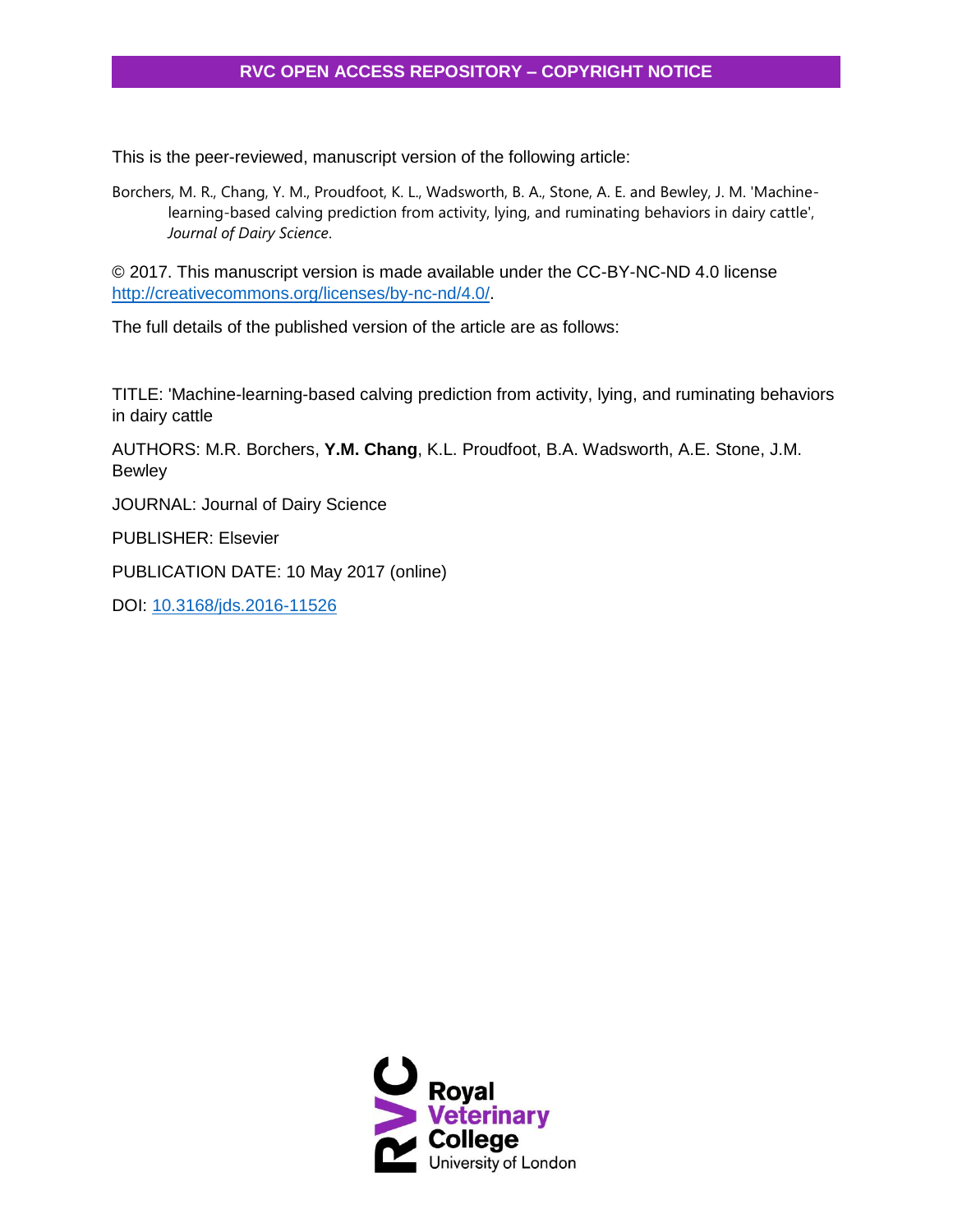| $\mathbf{1}$   | <b>Interpretive summary:</b> Machine-learning based calving prediction from activity, lying, and       |
|----------------|--------------------------------------------------------------------------------------------------------|
| $\overline{2}$ | ruminating behaviors in dairy cattle. Borchers. Frequent visual inspection has long served as the      |
| 3              | primary method to identify cattle in labor. Precision dairy technologies monitoring behavior           |
| 4              | before calving may have potential to predict calving. This study quantified cow activity, time         |
| 5              | spent ruminating, and lying behaviors before calving and applied machine-learning methods to           |
| 6              | retrospectively determine the calving prediction efficacy of these variables. A combination of         |
| 7              | activity, rumination time, and lying behaviors in prediction models was effective in predicting        |
| 8              | calving and show promise in future research and commercial application.                                |
| 9              |                                                                                                        |
| 10             | BEHAVIORAL MONITORING AND CALVING PREDICTION                                                           |
| 11             |                                                                                                        |
|                |                                                                                                        |
| 12             | Machine-learning based calving prediction from activity, lying, and ruminating behaviors               |
| 13             | in dairy cattle                                                                                        |
| 14             |                                                                                                        |
| 15             | M. R. Borchers,* Y. M. Chang,† K. L. Proudfoot, $\ddagger$ B. A. Wadsworth,* A. E. Stone,* and J.      |
| 16             | M. Bewley $^{*,1}$                                                                                     |
|                | *Department of Animal and Food Sciences, University of Kentucky, Lexington 40546                       |
|                | †Research Support Office, Royal Veterinary College, University of London, London, United               |
| 17<br>18<br>19 | Kingdom NW1 0TU                                                                                        |
| 20             | <b>The State University, Columbus 43210</b> Columbus 43210                                             |
| 21             | <sup>1</sup> Corresponding Author: Jeffrey Bewley, 407 W.P. Garrigus Building, University of Kentucky, |
| 22             | Lexington, KY 40546; 859-257-7543; jbewley@uky.edu                                                     |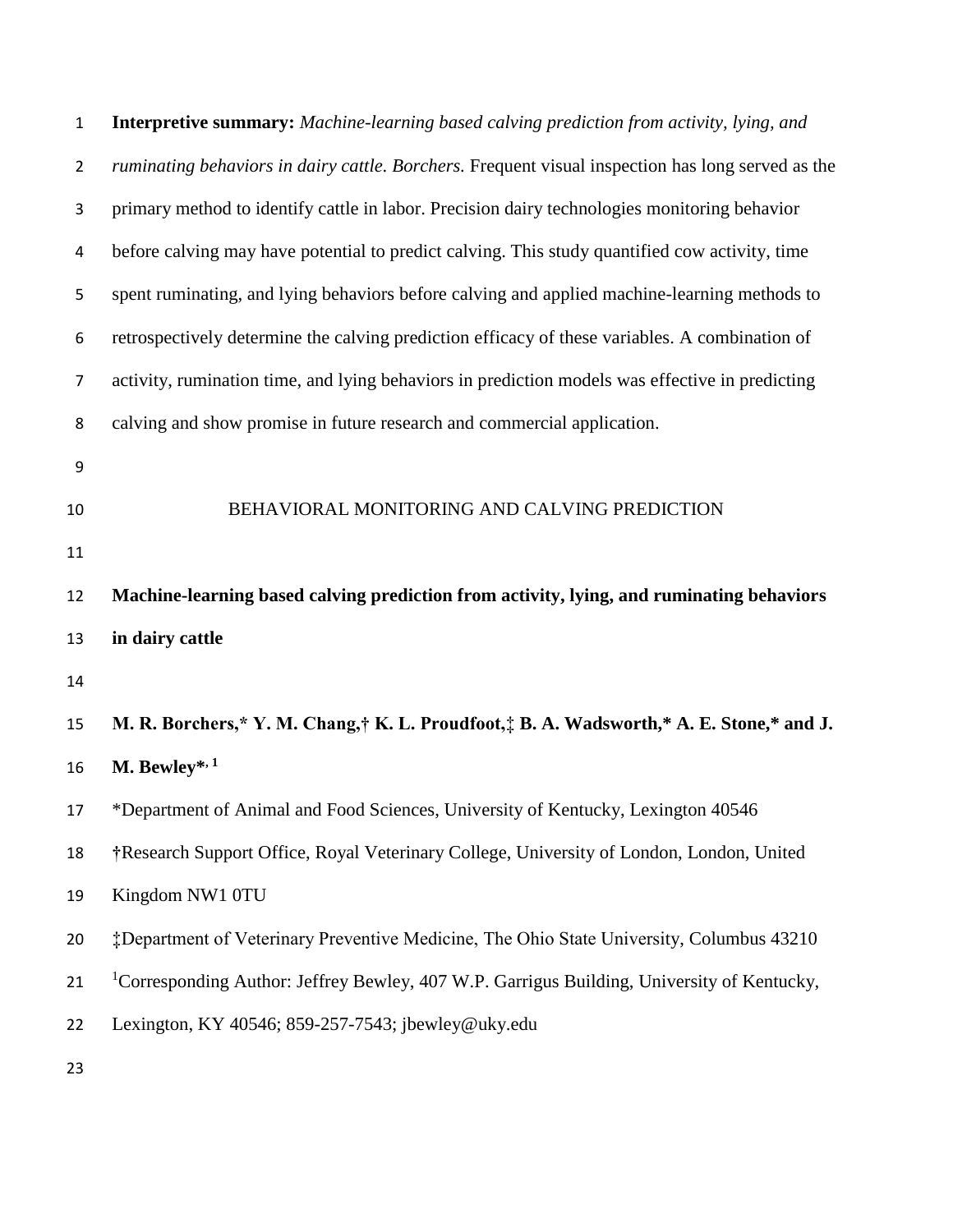## **ABSTRACT**

 The objective of this study was to use automated activity, lying, and rumination monitors to characterize prepartum behavior and predict calving in dairy cattle. Data were collected from 20 primiparous and 33 multiparous Holstein dairy cattle from September 2011 to May 2013 at the University of Kentucky Coldstream Dairy. The HR Tag (SCR Engineers, Ltd., Netanya, Israel) automatically collected neck activity and rumination data in 2 h increments. The IceQube (IceRobotics, Ltd., Scotland) automatically collected number of steps, lying time, standing time, the number of transitions from a standing position to a lying position (lying bouts), and total motion, summed in 15-min increments. IceQube data were summed in 2 h increments to match HR Tag data. All behavioral data were collected for 14 d before predicted calving date. Retrospective data analysis was performed using mixed linear models to examine behavioral changes by day in the 14 d before calving. Bihourly behavioral differences from baseline values over the 14 d before calving were also evaluated using mixed linear models. Changes in daily rumination time, total motion, lying time, and lying bouts occurred in the 14 d before calving. In the bihourly analysis, extreme values for all behaviors occurred in the final 24 h, indicating the monitored behaviors may be useful in calving prediction. To determine whether technologies were useful at predicting calving, random forest, linear discriminant analysis, and neural network machine-learning techniques were constructed and implemented using R version 3.1.0 (R Foundation for Statistical Computing, Vienna, Austria). These methods predicted calving events using 14 d of behavioral data. These methods were used on variables from each technology and all combined variables from both technologies. A neural network analysis combining variables from both technologies at the daily level yielded 100.0% sensitivity, and 86.8% specificity. A neural network analysis combining variables from both technologies in bihourly increments was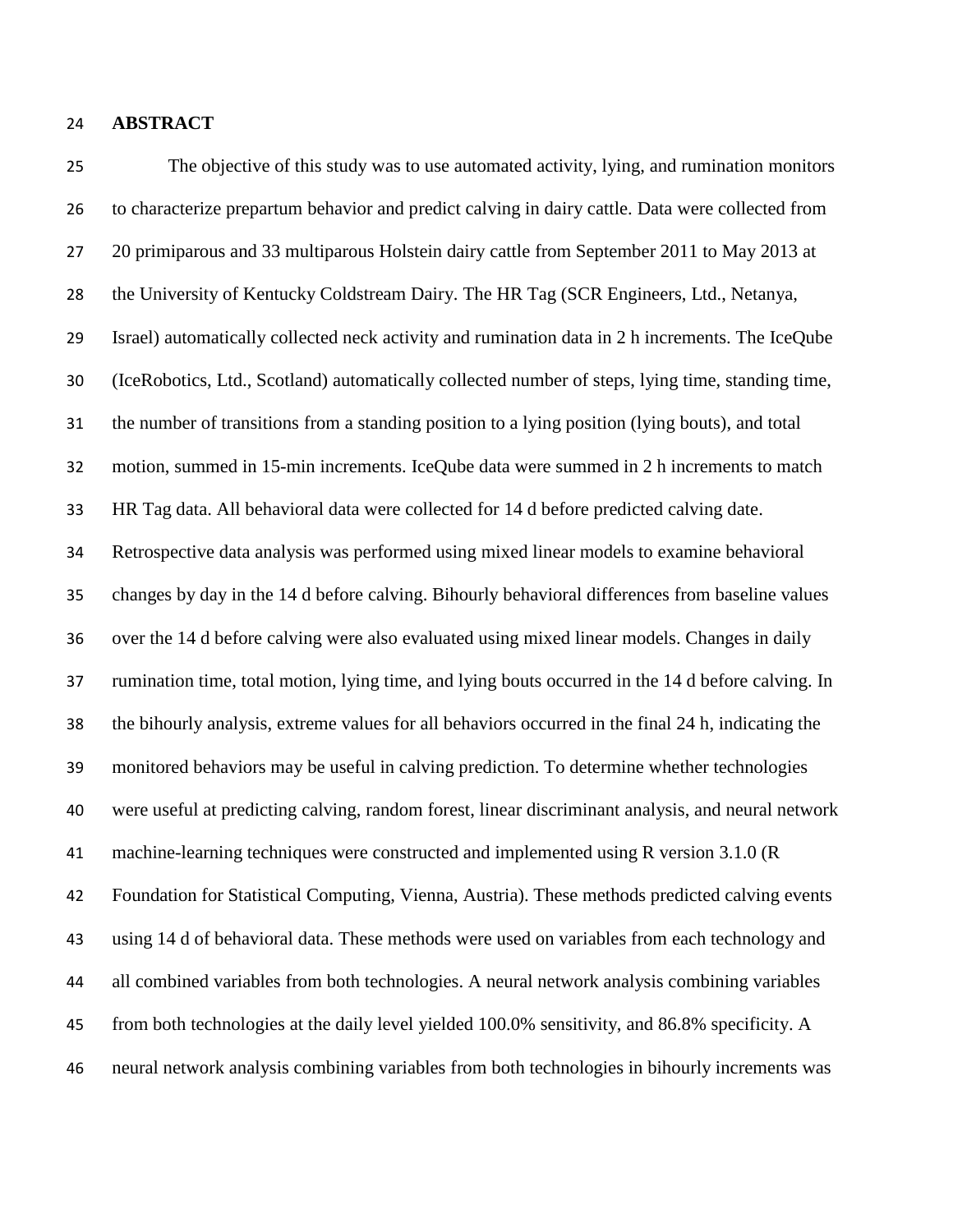| 47 | used to identify bihourly periods in the 8 h period before calving with 82.8% sensitivity and      |
|----|----------------------------------------------------------------------------------------------------|
| 48 | 80.4% specificity. Changes in behavior and machine-learning alerts indicate commercially           |
| 49 | marketed behavioral monitors may have calving prediction potential.                                |
| 50 | Key Words: calving prediction, precision dairy monitoring technology, machine learning             |
| 51 |                                                                                                    |
| 52 | <b>INTRODUCTION</b>                                                                                |
| 53 | Parturition is an important period for both cows and their calves. Dystocia and calf               |
| 54 | mortality in this period can negatively impact farm economics and animal welfare (Mee, 2004).      |
| 55 | In the United States, 19% of primiparous and 11% of multiparous cows experience mild to            |
| 56 | severe dystocia at calving (USDA, 2010). Cows laboring more than 70 min past the appearance        |
| 57 | of the amniotic sac outside the vulva are at increased risk for dystocia (Schuenemann et al.,      |
| 58 | 2011). Providing timely calving assistance may reduce the risk of dystocia, reduce the pain        |
| 59 | associated with assisted labor (Mainau and Manteca, 2011), and improve reproductive                |
| 60 | performance in the subsequent lactation (Bellows et al., 1988). Identifying laboring cattle allows |
| 61 | managers to assist in cases of dystocia. Dairy producers currently use a combination of breeding   |
| 62 | records and visual cues to estimate calving time; however, even experienced personnel may not      |
| 63 | accurately detect all calvings because perceptible behavioral and physiological changes do not     |
| 64 | occur for every cow or at a consistent time across all calvings (Hofmann et al., 2006; Sendag et   |
| 65 | al., 2008).                                                                                        |
| 66 | Precision dairy monitoring technologies provide alternatives to the subjective observation         |
| 67 | and assessment of calving behaviors. Precision dairy monitoring technologies represent an          |
| 68 | alternative approach for predicting calving time compared to visual monitoring. To date, the       |

application of precision technologies in calving detection has primarily consisted of maternal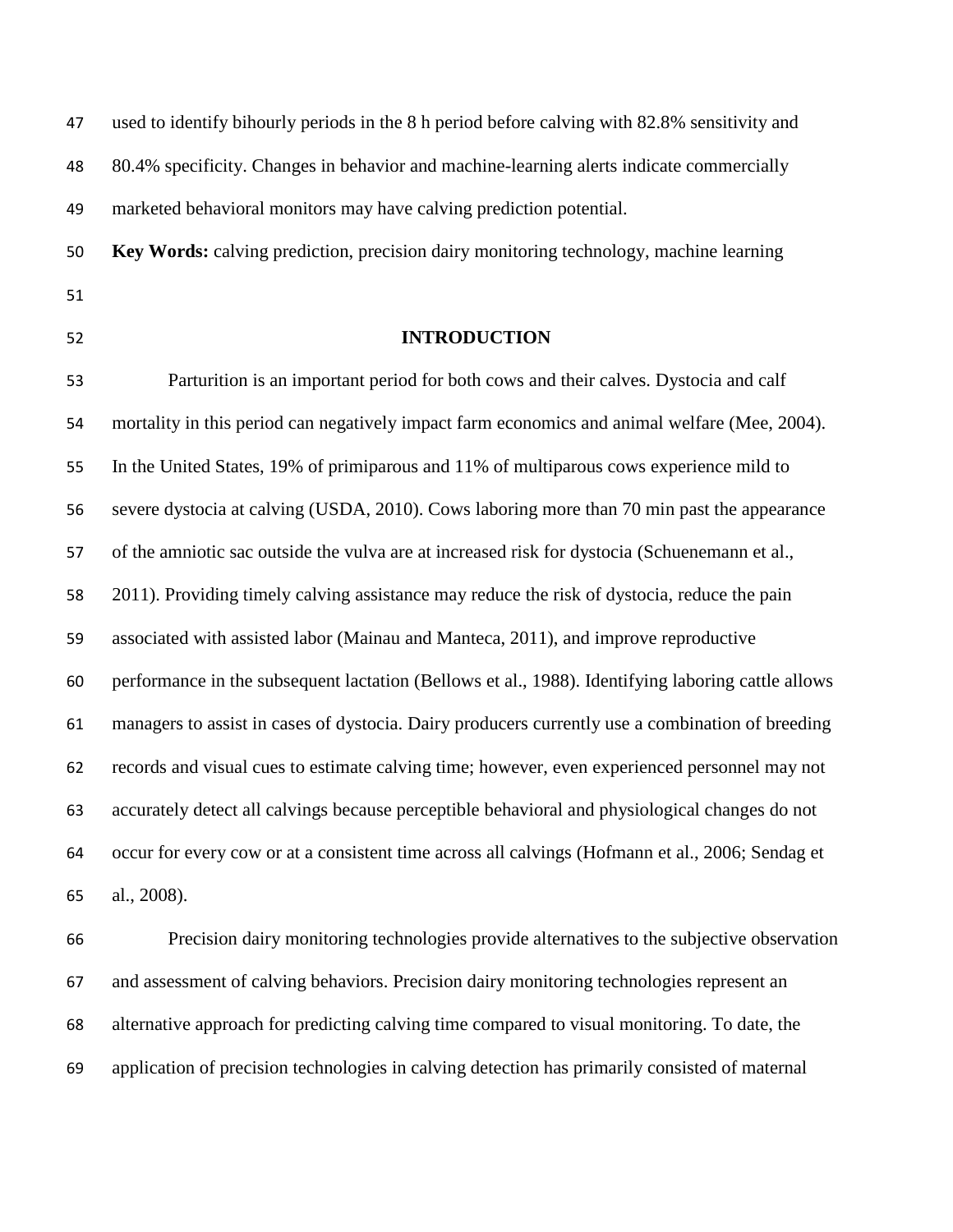body temperature monitors. Maternal body temperatures have been shown to decrease approximately 48 h before calving [\(Lammoglia et al., 1997;](#page-21-2) [Burfeind et al., 2011\)](#page-21-3). Commercially marketed temperature monitors measure dairy cattle reticulorumen temperature, skin temperature, and vaginal temperature, but none have been validated for calving prediction. Monitors inserted in the vagina and expelled at the beginning of the second stage of labor also exist [\(Palombi et al., 2013\)](#page-22-2), but these tools have also not been validated. Additionally, these technologies are costly, and to the knowledge of the authors, no economic research establishing their feasibility on dairy farms has been completed. Validated measures of activity [\(Champion et al., 1997;](#page-21-4) [Robert et al., 2009;](#page-23-3) [Bikker et al.,](#page-21-5)  [2014\)](#page-21-5), lying behavior [\(McGowan et al., 2007;](#page-22-3) [Ledgerwood et al., 2010;](#page-22-4) [Mattachini et al., 2013a;](#page-22-5) [Borchers et al., 2016\)](#page-21-6), and rumination [\(Schirmann et al., 2009;](#page-23-4) [Bikker et al., 2014;](#page-21-5) [Borchers et](#page-21-6)  [al., 2016\)](#page-21-6) exist and may offer other options for calving prediction. Many of these technologies 82 and the variables they monitor are already commonly used on dairy farms (Borchers and Bewley, [2015\)](#page-21-7). Evidence exists that dairy cows change feeding, rumination [\(Huzzey et al., 2005;](#page-21-8) [Schirmann et al., 2013;](#page-23-5) [Pahl et al., 2014\)](#page-22-6), and lying behavior [\(Huzzey et al., 2005;](#page-21-8) [Miedema et](#page-22-7)  [al., 2011;](#page-22-7) [Jensen, 2012\)](#page-21-9) as calving approaches, making technologies measuring these behaviors potentially useful calving prediction tools. Some research has endeavored to predict calving 87 events using these measures. Clark et [al. \(2015\)](#page-21-10) used the SCR HR Tag (SCR Engineers, Ltd., Netanya, Israel) to monitor rumination behavior and predict calving events, achieving a 70% sensitivity and 70% specificity in predicting the day of calving. Similarly, [Ouellet et al. \(2016\)](#page-22-8) evaluated systems monitoring rumination time, vaginal temperature, and lying behaviors for their calving prediction accuracy and found a combination of these variables to achieve a greater level of prediction accuracy than considering them alone (77% sensitivity, 77% specificity).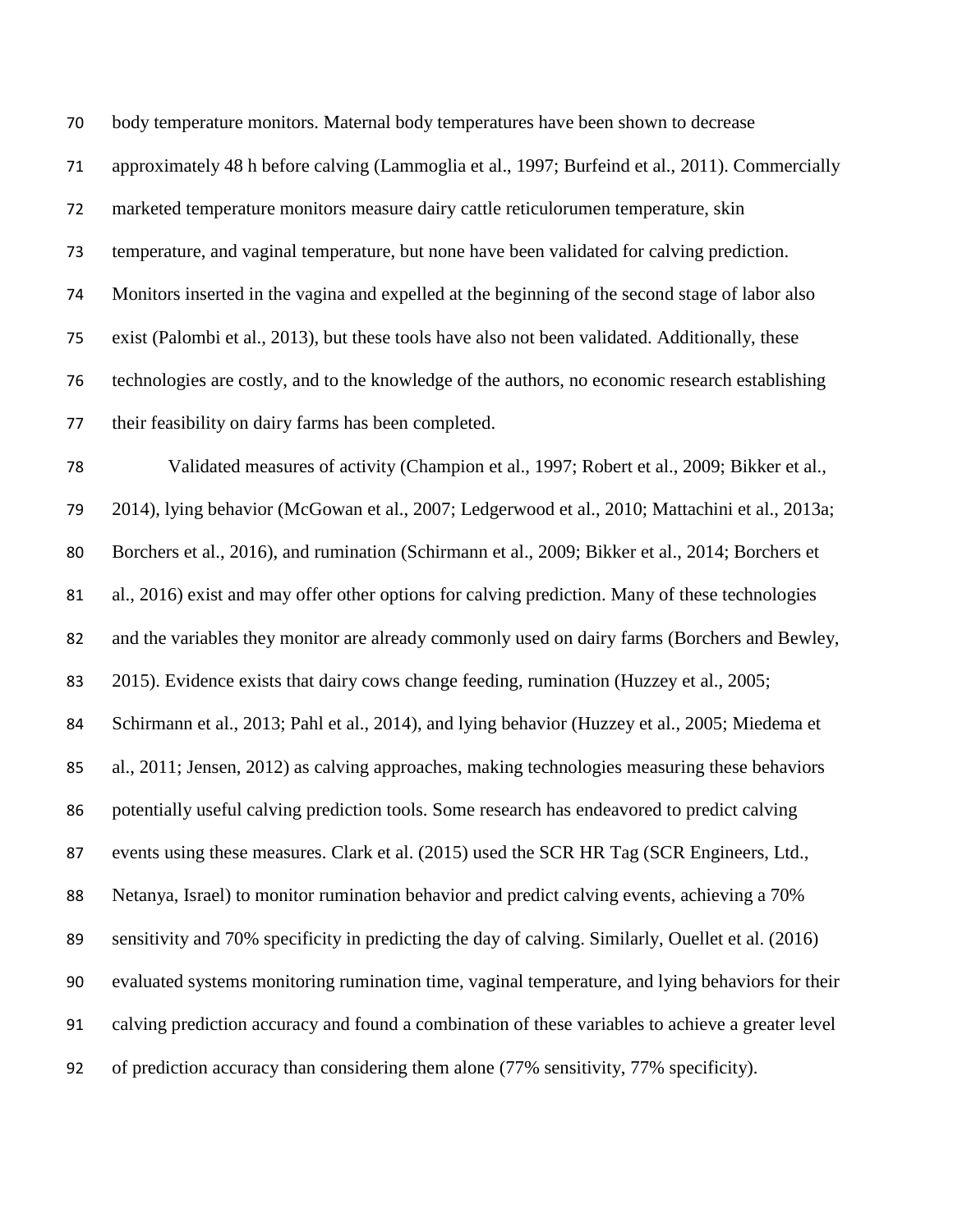Most algorithm development and usage implements elements of statistical process control [\(MacGregor and Kourti, 1995\)](#page-22-9) and requires the use of trial and error and deviations from baseline values to be developed. A newer approach in event prediction is the use of machine- learning event prediction. Most machine-learning research in the dairy sciences has been applied for mastitis and estrus detection [\(Firk et al., 2003;](#page-21-11) [Cavero et al., 2008;](#page-21-12) [Sun et al., 2010\)](#page-23-6), but no research has addressed their usage in calving prediction. Additionally, to the knowledge of the authors, no commercial precision dairy monitoring technologies use machine-learning techniques in alert creation.

 Before these technologies can become useful in calving prediction, research is needed to determine if the behaviors measured by the technologies (e.g., activity, rumination, and lying behavior) are highly sensitive and specific in detecting imminent calving. The objectives of this study were to first quantify activity, rumination, and lying behaviors before calving using two commercially available technologies and compare these behaviors to previous literature. The main objective was to determine the calving prediction efficacy of these technologies, both individually or in combination, using machine-learning prediction techniques. Cow-specific data commonly available through herd management software will also be included in these prediction methods. We hypothesize that activity, rumination, and lying behaviors will differ from typical values on the day of calving. In the calving prediction analysis, we hypothesize that a combination of variables from both technologies will generate greater prediction accuracy with machine-learning methods than either technology considered alone.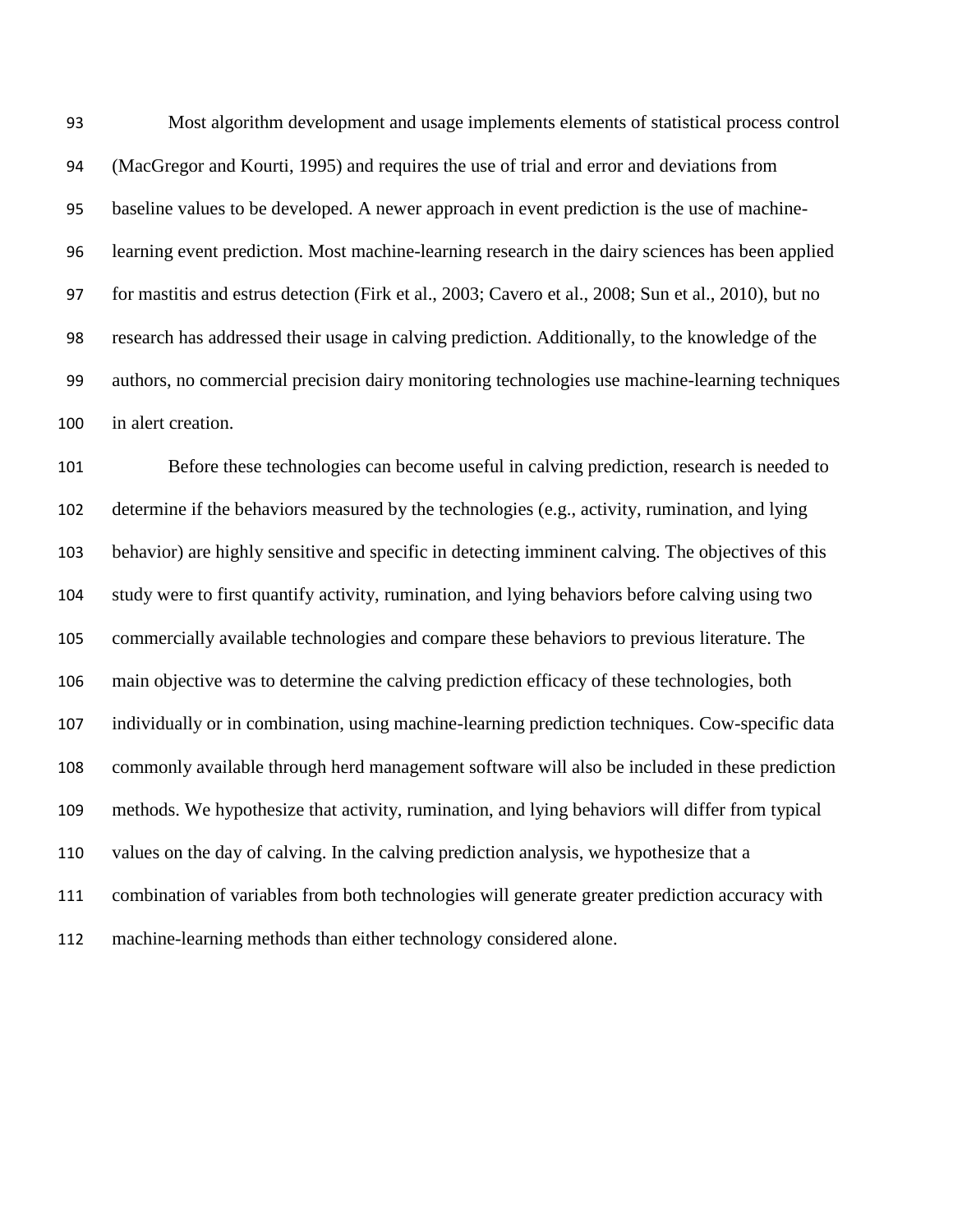#### **MATERIALS AND METHODS**

 Data were collected using 20 primiparous and 33 multiparous prepartum Holstein dairy cattle 115 (mean  $\pm$  SD; gestation length 277.6  $\pm$  4.9 d; parity 2.3  $\pm$  1.5) from September 2011 through May 2013 at the University of Kentucky Coldstream Dairy Facility (IACUC Protocol Number: 2010- 0776). Beginning minimally 30 d before expected calving date, cows were moved to dry cow facilities and housed in a 9.15 x 21.34 m sawdust bedded pack with constant access to 3.64 hectares of pasture. A TMR was delivered to the pen once daily. Two technologies were fitted to each cow by 28 d before predicted calving. After calving, data was reduced to include only the 2 weeks of data before calving from each cow. The HR Tag (SCR Engineers, Ltd., Netanya, Israel) was placed on the left side of the neck and automatically collected neck activity and rumination data in 2 h periods using a 3-axis accelerometer and a microphone with microprocessor, respectively. The IceQube (IceRobotics, Ltd., Scotland) was attached to the left rear leg and automatically collected number of steps, time spent lying, time spent standing (inverse of time spent lying), the number of transitions from a standing position to

a lying position (lying bouts), and a proprietary total motion variable in 15 min periods using a 3-

axis accelerometer. Third-party technology variable validations were previously completed for

the HR Tag [\(Schirmann et al., 2009\)](#page-23-4) and IceQube [\(McGowan et al., 2007;](#page-22-3) [Mattachini et al.,](#page-22-10) 

 [2013b;](#page-22-10) [Borchers et al., 2016\)](#page-21-6), with both technologies being found to accurately monitor their respective variables.

 Cows in the dry pen were monitored for signs of calving every 3 h. Individual cows were monitored every 15 min after the first sign of labor was detected (e.g., the amniotic sac or calf feet became visible outside of the vulva). After laboring cows were identified, cows were separated into individual pens, preventing pasture access. For each calving, farm staff were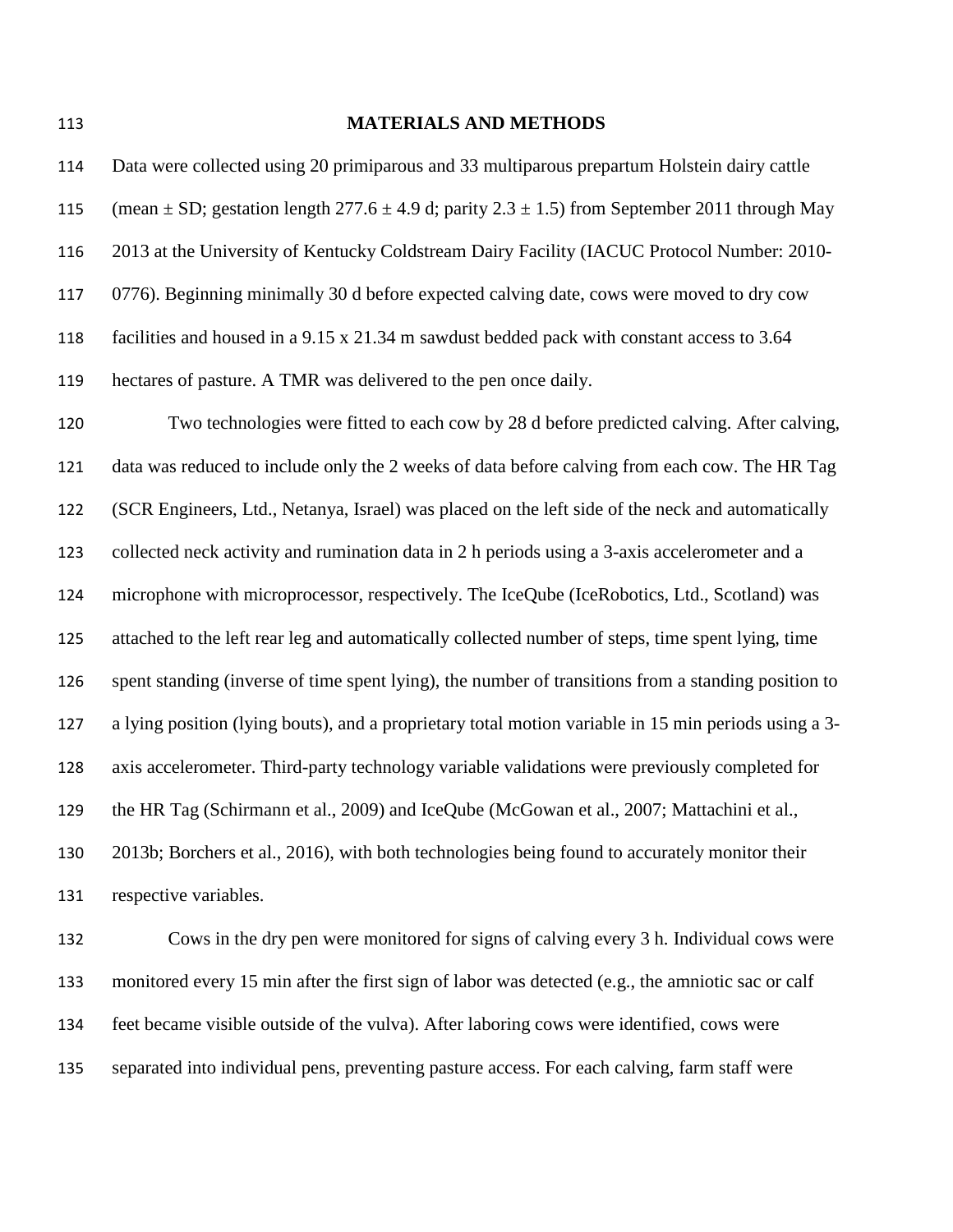instructed to record the calving date, the cow's parity, the time calving began, and the approximate time calves were fully outside the cow. Eleven cows were assisted during labor in the study population. These cows were included in all analyses. The need for assistance in the birthing process was assessed and provided at the farm manager's discretion, or according to the farm's standard operating procedure.

#### *Statistical Analysis*

 To quantify changes in behavior before calving, neck activity and rumination data from the HR Tag, as well as number of steps, time spent lying, number of lying bouts, and total motion data from the IceQube were used to create two data sets; daily and bihourly (behavior per 2 h period) calving behavior. For daily and bihourly analyses, data were averaged in 24 h periods relative to calving. For bihourly analyses, the time of calving was used to retrospectively generate cow-specific number of hours before calving in 2 h periods. This was performed on each variable in order to place all cows on the same timeline regardless of the time of day, similar to the methods of [Schirmann et al. \(2013\).](#page-23-5)

 A mixed linear model (MIXED procedure of SAS version 9.3; Cary, NC) generated daily least-squares means, with parity group (primiparous or multiparous) and day before calving (**Day -1 to -14**) serving as categorical fixed effects. Cows served as repeated subjects for all variables and an autoregressive covariance structure (AR-1) was used to account for multiple observations being collected from subjects over time. All two-way interactions were tested in daily models, 155 and non-significant ( $P \ge 0.05$ ) interactions were removed using backwards stepwise elimination. All main effects remained in final models regardless of significance. Tukey's range test was used to identify significant differences between days before calving.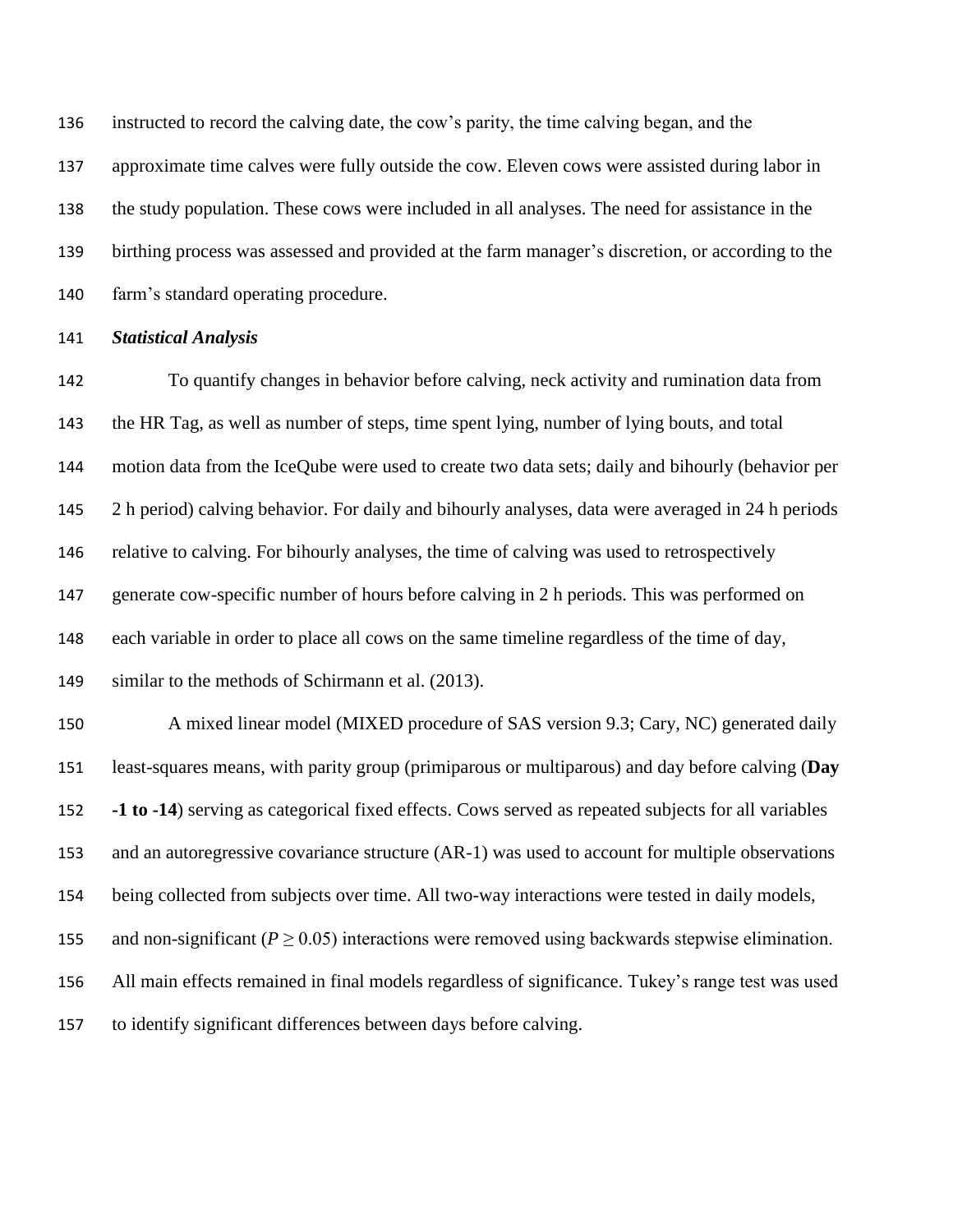All bihourly data were adjusted similarly to the methods of [Jensen \(2012\).](#page-21-9) All 2 h periods were assigned a label (**Hour -2 to -334**) for each behavior and cow. For every cow, the 2 h behavioral data value minus the average of the same 2 h time of day for the previous three days (to account for differences in circadian patterns) was used to determine deviation from baseline values [\(Jensen, 2012\)](#page-21-9). This procedure was applied to all variables (neck activity, rumination, number of steps, time spent lying, number of lying bouts, and total motion), individually. Least- squares means were calculated from these differences, with parity (primiparous or multiparous), time of day (0000 h to 2359 h in 2 h periods), and bihourly period before calving (-334 to -2, in 2 h periods) as fixed effects. Cows served as repeated subjects. All two-way interactions were 167 tested and non-significant ( $P \ge 0.05$ ) interactions were removed using backwards stepwise elimination. All main effects remained in final models regardless of significance. Residual plots were generated and inspected to assess normality and detect potential

 outliers for each analysis. Data transformations were performed to meet normal distribution for daily number of steps and total motion, as well as bihourly neck activity, total motion, and number of steps. A natural logarithm transformation was performed on these variables to meet residual normality assumptions for mixed linear models.

#### *Prediction Model Development*

 Machine-learning techniques were applied to the data sets to predict calving time. The three machine learning analysis techniques used for calving prediction were random forest, linear discriminant analysis, and neural network analyses. The random forest method is based on decision tree classification and develops a group of tree-structured classification models. Each tree contributes an opinion of how the data should be classified [\(Breiman, 2001;](#page-21-13) [Bishop, 2006;](#page-21-14) [Shahinfar et al., 2014\)](#page-23-7). Linear discriminant analysis is similar to analysis of variance and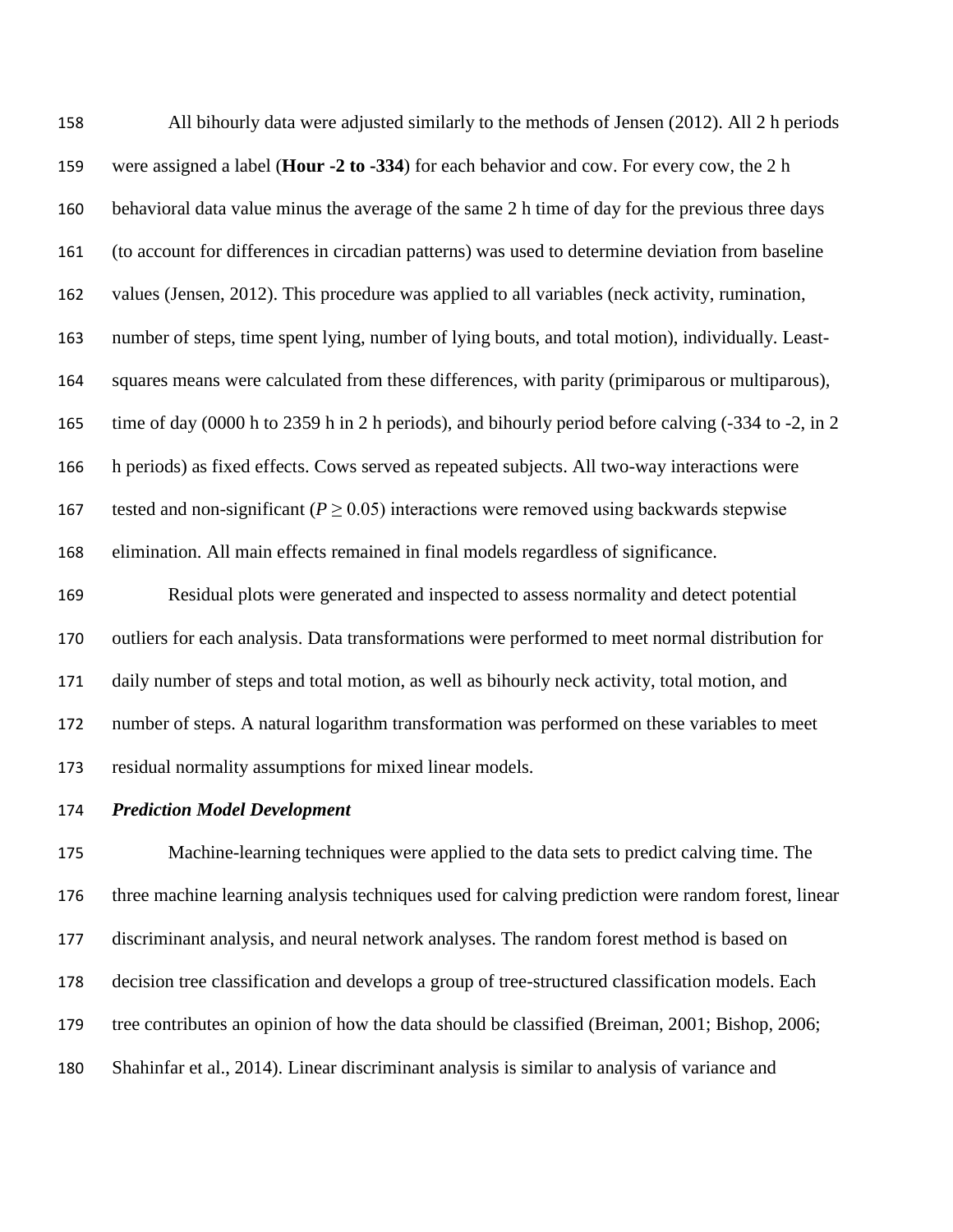regression methods, but uses a categorical dependent variable and several continuous independent variables [\(McLachlan, 2004;](#page-22-11) [Wetcher-Hendricks, 2011\)](#page-23-8). Neural networks imitate the structure and function of the human brain, simulating human intelligence, learning independently and quickly, adapting continuously, and applying inductive reasoning to process knowledge [\(Zahedi, 1991;](#page-23-9) [Krieter et al., 2006\)](#page-21-15). In animal sciences, neural networks are the most frequently used machine-learning method [\(Shahinfar et al., 2014\)](#page-23-7).

 All analyses were constructed and implemented using the <caret> package in R version 3.1.0 (R Foundation for Statistical Computing, Vienna, Austria). To make the prediction methods as applicable to actual calving situations as possible, prediction models were developed, with the intent to be sequentially performed. The day of calving would first be identified using daily calving behaviors data. The 8 h period immediately preceding calving would then be determined using the bihourly data from the day of calving. Separate random forest, linear discriminant analysis, and neural network analyses were performed for the IceQube, the HR Tag, and a combination of variables from both technologies, for a total of 18 prediction models (3 technologies x 3 analyses x 2 time periods predicted).

 The datasets used in each model were prepared in the same way. A data subset consisting of 80% of observations was used as a "training" set to generate prediction models. A leave-one- out cross-validation method was performed for each machine-learning method to develop training phase models. The remaining 20% of observations in the "testing" subset were used to evaluate the performance of the models. During the testing phase, trained models were used to predict periods of interest. True positives, false positives, true negatives, and false negatives were calculated for each daily and 2 h period and the sensitivity, specificity, positive predictive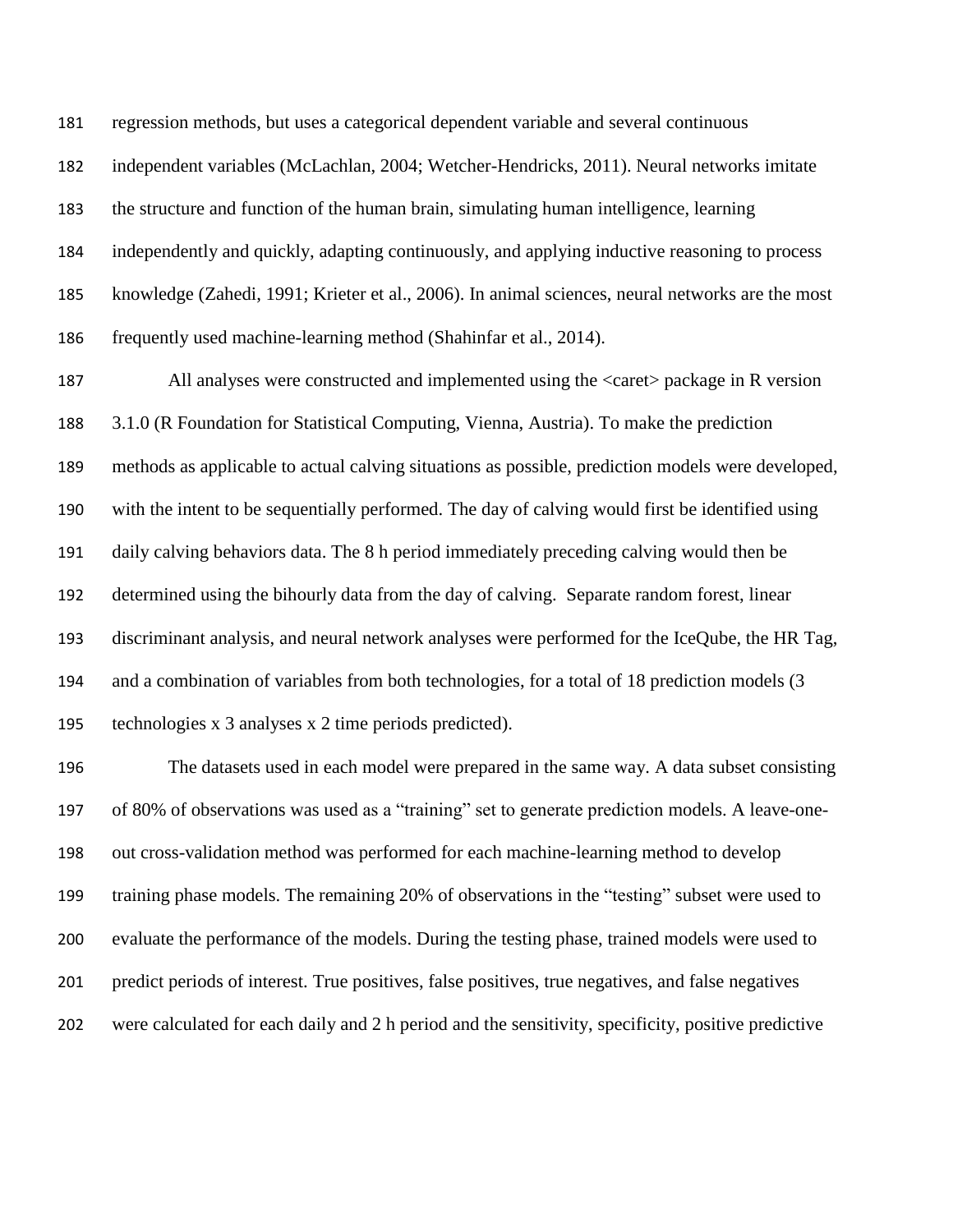value, and negative predictive values were calculated to evaluate the performance of different machine-learning techniques and technology.

 *Daily Calving Prediction Models.* For daily calving prediction, the predicted variable was the day before calving (from Day -1 to -14). The ability of models to predict the day before calving was used as the outcome of interest, but all days were included in the model. Data were summed by day in a 24 h format, from 0000 h through 2359 h. Day 0 was not considered in daily prediction models to exclude periods in which calving occurred and remove any incomplete time periods.

 Data were presented to machine-learning techniques in three separate ways. Analyses were performed individually analyzing complete daily data from each technology and combined, analyzing complete daily and bihourly data from both technologies. For example, only cows with complete data for the IceQube included in IceQube calving prediction models, and cows missing data from either technology or all data from both technologies were removed from combined calving prediction models. For this reason, sample sizes differed by day relative to calving because of missing data originating from technology failure or data transfer error. From Day -1 218 to Day -14 d prepartum, sample sizes ranged from  $n = 43$  cows to  $n = 51$  cows for the HR Tag. 219 For the same period sample sizes for the IceQube ranged from  $n = 43$  to  $n = 53$ . For the combination analysis, only instances where data was available from each technology were 221 analyzed ( $n = 43$  to  $n = 51$ ). Parity and days until estimated calving date (from breeding records) data were included in the daily prediction models. Variables measured by each technology were also included in their respective prediction models (IceQube models: number of steps, time spent lying, number of lying bouts, and total motion; HR Tag models: neck activity and rumination; technology combination models: all variables from both technologies). The IceQube also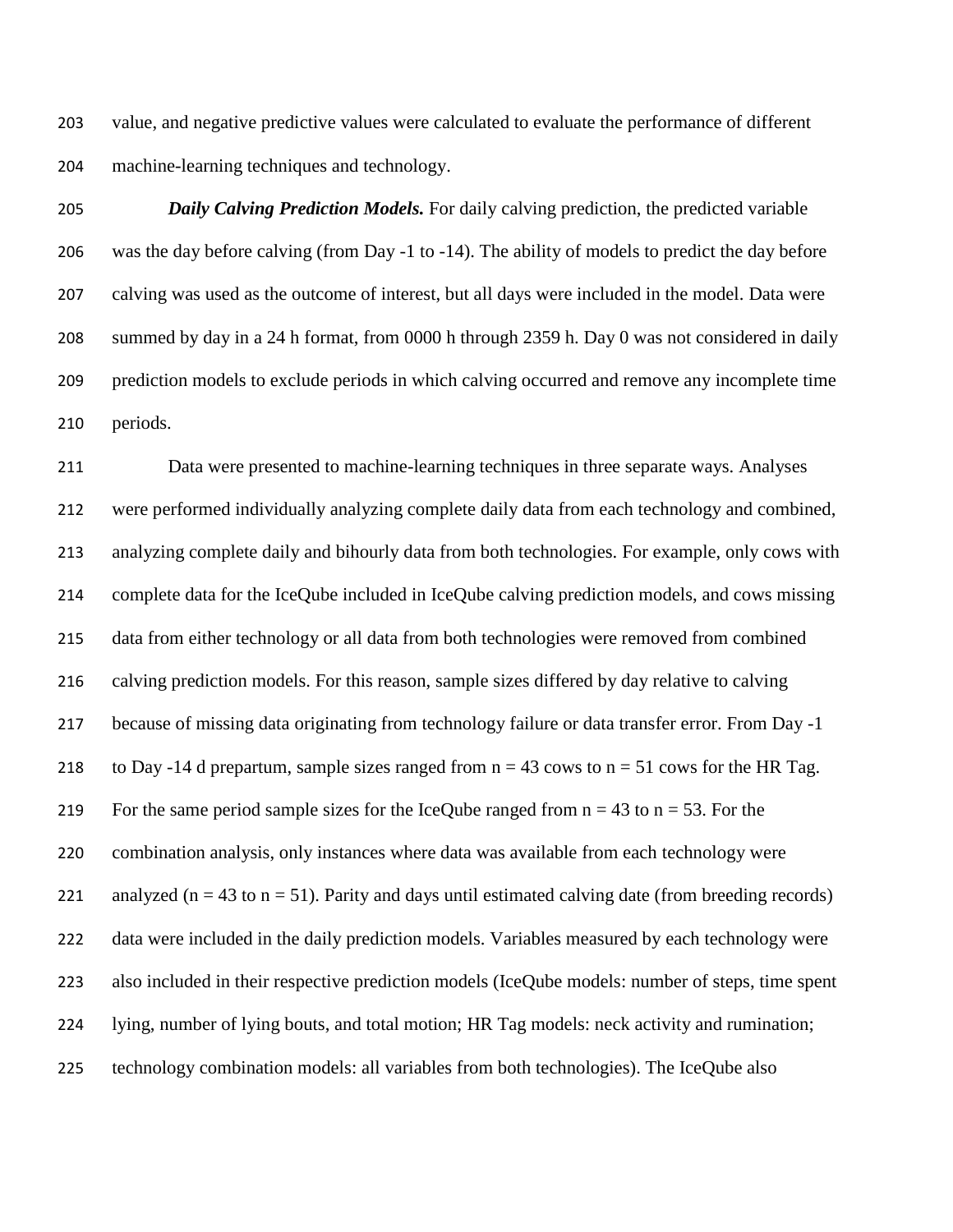monitored standing time (the inverse of lying time). Standing time was a variable supplied by the technology and all available variables were used in prediction models to simulate actual conditions.

 *Bihourly Calving Prediction Models.* A 24 h backwards moving average was calculated for each cows' behavior and 2 h period to account for differences in circadian patterns. Machine- learning techniques were applied to 22 h of backwards moving averaged data before calving. The 232 2 h period immediately preceding calving was excluded from analysis because alerts would be generated following or at calving completion and would not be obtained in a timely manner for a producer to execute meaningful interventions. Behavioral data, parity, and time of day were used to predict each 2 h period before calving (bihourly periods from -2 h to -22 h before calving; 11 total time points). The variable of interest was the 2 h period before calving (representing data from -2 to -4 hours before calving), but due to large calving behavior variation, this period was extended to the 8 h period preceding calving. All sensitivity, specificity, positive predictive value, and negative predictive values were performed using combined true positives, false positives, true negative, and false negative data from this 8 h period (data from periods -2 to -4, - 4 to -6, -6 to -8, and -8 to -10) periods. Variables measured by each technology were also included in their respective prediction models (IceQube models: number of steps, time spent lying, number of lying bouts, and total motion; HR Tag models neck activity and rumination; technology combination models: all variables from both technologies). Standing time was also 245 added to models including IceQube data, similar to the daily analyses.

#### **RESULTS**

*Interactions and parity effects on behavior*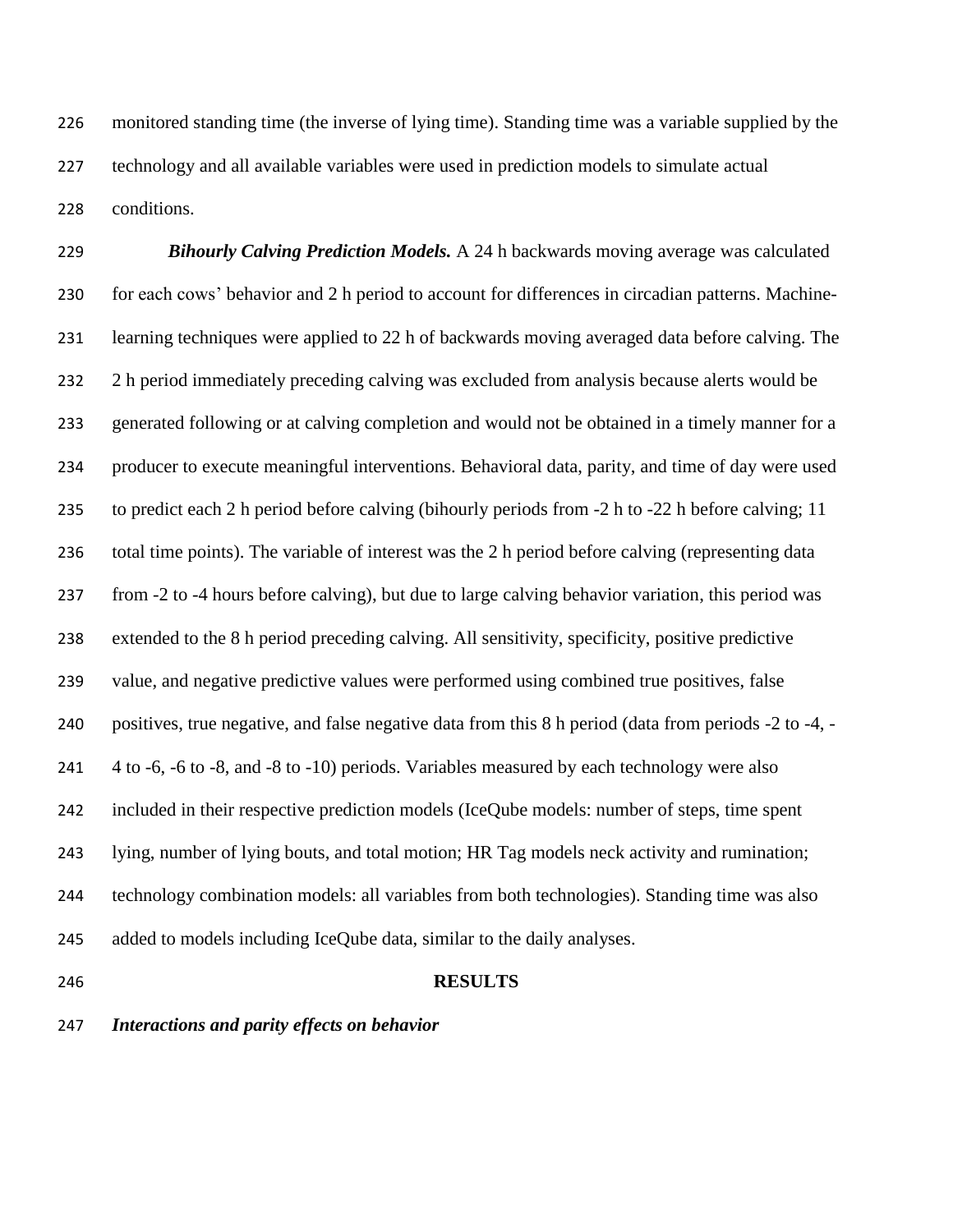Significant interactions were found between parity and day before calving (Day -1 to Day  $-14$ ) for daily lying time (Table 1;  $P = 0.02$ ). Significant interactions were also found for parity 250 and 2 h period before calving for difference in bihourly neck activity (Figure 1;  $P = 0.03$ ). Primiparous cows differed from multiparous cows in lying behavior and neck activity, with primiparous cows lying less and becoming more active before calving.

#### *Behavioral Comparisons*

 Differences between days before calving were observed for rumination time, total motion, lying time, and lying bouts (Table 1). No differences were found for neck activity and number of steps between days before calving. Behavioral changes by 2 h period for the 72 h before calving are shown in Figure 1a to f. In the 24 h before calving, all measured variables 258 were significantly ( $P < 0.05$ ) affected by 2 h periods, indicating an effect of time, and therefore stage of labor before calving on differences in behavior.

## *Activity Variables: Neck Activity, Number of Steps, Total Motion*

 Neck activity and the number of steps taken were not different by day before calving (Table 1), but were affected by 2 h period before calving (Table 1a). First parity neck activity decreased to its least value 18 h before calving, and then increased to its greatest value 2 h before calving. This indicates that these variables may not be useful for calving prediction at the daily level, but may be at the 2 h level.

# *Rumination Behavior: Rumination Time*

 Daily rumination time decreased throughout the prepartum period and was least on the day before calving (Table 1), but no differences were observed. Similarly, the difference from baseline values in rumination at the 2 h level was below baseline values for the entire 24 h before calving (Figure 1b). Rumination time decreased to its least value 8 h before calving. An increase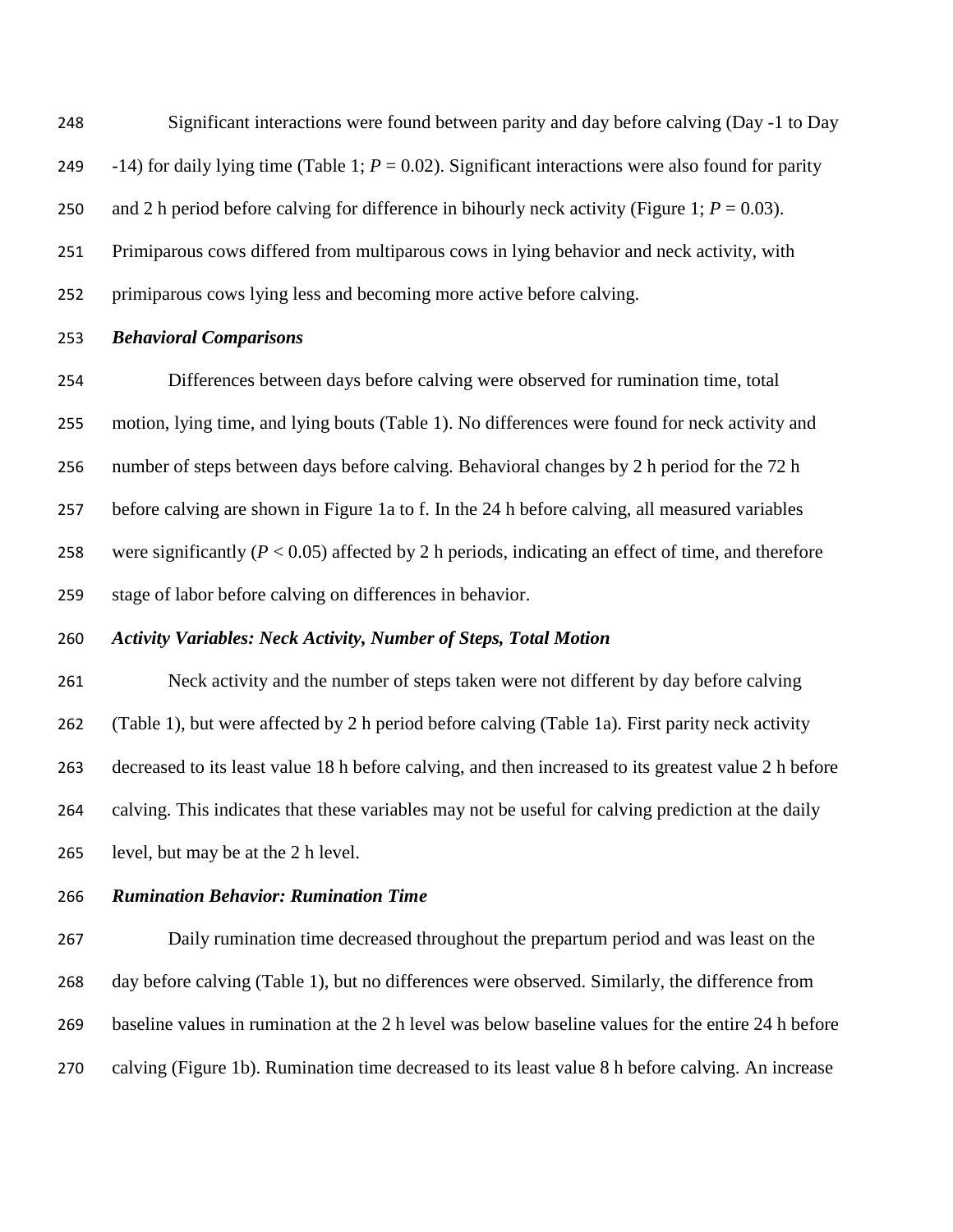in rumination time beginning 8 h before calving was observed but values remained far below baseline values. This suggests that preparturient cows decrease rumination behavior as calving time approaches.

# *Lying Behaviors: Lying Time and Lying Bouts*

 Lying time decreased from Day -14 to Day -2 (Table 1). Differences between parities were found for the final 7 days before calving. Lying times were least on the final day before 277 calving for both parities (Primiparous,  $7.0 \pm 0.6$  h; Multiparous,  $10.2 \pm 0.5$  h). When data were analyzed for differences in 2 h intervals, a similar trend was observed in the 24 h to 48 h period before calving (Figure 1e). The 2 h periods throughout the 24 h preceding calving were variable 280 for lying time, but lying time decreased to its least value, 8 h before calving (a decrease of  $34.7 \pm 10$  9.3 min from baseline values). Lying time increased and exceeded baseline values 4 h before calving, indicating a return to normal behavior. This behavioral change indicates that although daily lying time decreased on the day of calving, cows lay more in the hours immediately preceding calving. Similarly, lying bouts increased on the day before calving (Table 1). Cows also steadily increased lying bout frequency per 2 h period on the day of calving (Figure 1f).

### *Machine-Learning Analyses*

 The machine-learning methods used in this study produce results and output not typical of other prediction methods where algorithms are produced. The authors have provided sample code and data, which are viewable at https://github.com/Mrborchers/Machine-learning-based- calving-prediction-from-activity-lying-and-rumination-behaviors. Prediction performance for daily methods is shown in Table 2. The ability to predict the day before calving was best when a combination of variables from the HR Tag and IceQube were used. The best daily calving prediction results were obtained in the combined variable neural network analysis.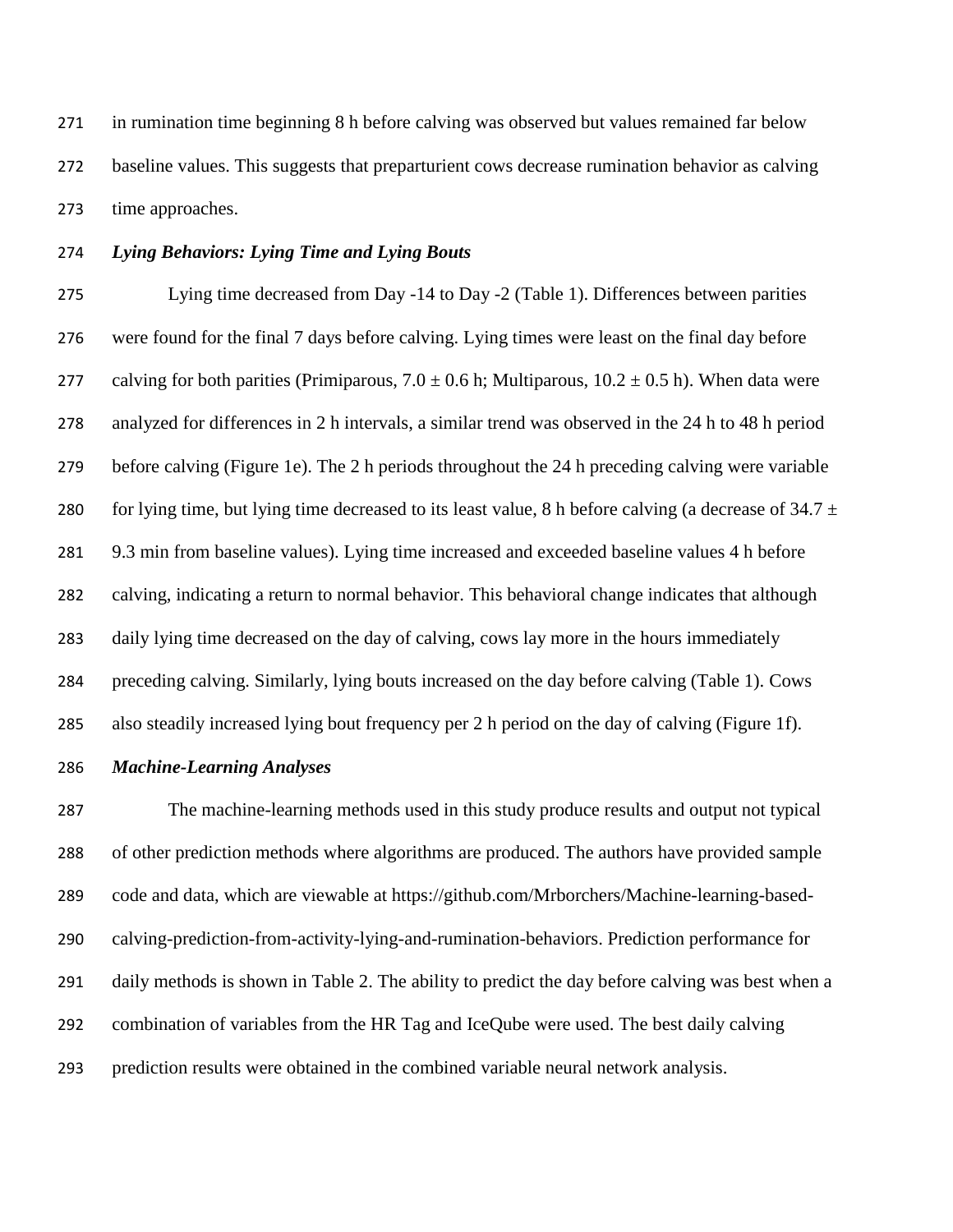The greatest sensitivity and specificity combinations were obtained when true positives, false positives, true negatives, and false negatives from the 2 h periods from -2 to -8 (data from periods -2 to -4, -4 to -6, -6 to -8, and -8 to -10) were combined. These results are presented in Table 3. Similar to the daily analysis, neural network results of the bihourly combination analysis were the greatest.

 Daily variable data measured by the IceQube sensor also effectively predicted the day of calvings in the linear discriminant analysis. Similar results were also obtained at the bihourly level, where the IceQube best identified the 8 h period before calving in comparison to the HR Tag. The HR Tag alone was ineffective at the daily level, reaching the best prediction efficiency in the linear discriminant analysis. At the bihourly level, the HR Tag variables were best able to identify the 8 h period before calving in the linear discriminant analysis.

*Behavioral Comparisons*

#### **DISCUSSION**

# Primiparous cows showed differences in daily lying times, and bihourly neck activity. Primiparous cow lying times decreased in the days before calving and were different from multiparous counterparts beginning 7 d before calving. Lying time was least on the day of calving for both primiparous and multiparous cows. When separated by parity, neck activity may have use in calving prediction over shorter periods, and may be useful in predicting first parity calvings. Similar to this study, [Owens et al. \(1985\)](#page-22-12) and [Wehrend et al. \(2006\)](#page-23-10) found primiparous cattle to become more restless before calving. This indicates parity to be important in describing the change in daily lying time and neck activity. Accordingly, parity was included in all prediction models.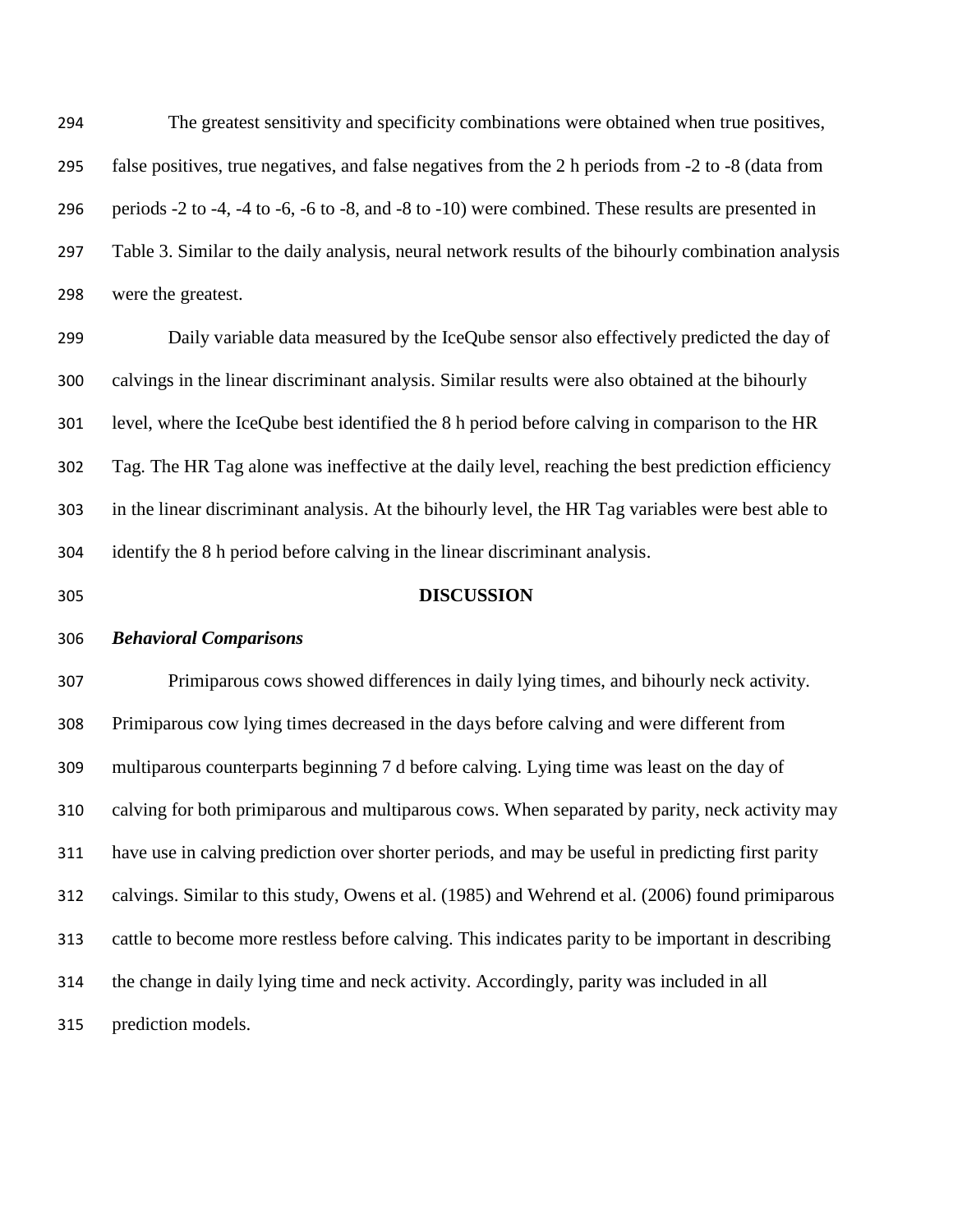Previous studies have shown activity increases as calving approaches (Miedema et al., 2011; Jensen, 2012), but their measurement of activity and methodology differed from this study. For example, [Miedema et al. \(2011\)](#page-22-7) used a within-cow comparison and observed that walking 319 duration increased from control periods during the dry period to the 24 h before calving (21.0  $\pm$ 320 7.4 vs.  $31.5 \pm 13.1$  min;  $P < 0.01$ ). Similarly, [Jensen \(2012\)](#page-21-9) observed an activity (calculated as 321 acceleration not associated with gravity) increase beginning 6 h before calving ( $F = 5.46$ ;  $P <$  0.01), compared to the same time of day during the 3 d before calving. These findings are similar to the findings for the total motion variable used in this study. In the current study, differences between days before calving were identified for the total motion variable. Total motion is a proprietary motion variable monitored by the IceQube, and the method by which this variable was calculated were not known. This variable may encompass all overall movement of the leg, as well as step number. This could include motions associated with lying and standing bouts, lateral movement, as well as steps. A variable analogous to lying bouts is standing bouts. Lying and standing bouts would be approximately equivalent if measured individually. Standing bouts were not measured in this study but may be represented in total motion. The motions associated with a standing or lying event, if captured in total motion, would be potentially additive. This additive effect may have led to the overall total motion increase seen in this study.

 For rumination behaviors, [Clark et al. \(2015\)](#page-21-10) showed a 33% decrease in rumination time over the 2 days prepartum. The same period in the current study only showed a decrease of 13%. 335 Similarly, [Schirmann et al. \(2013\)](#page-23-5) observed a  $63 \pm 30$  min/24 h difference between the day of calving and a 2 d average rumination baseline value. A 45 min difference was seen in the current study between the day of calving and the day before. [Ouellet et al. \(2016\)](#page-22-8) observed a 36 min decrease in this same period. In all studies, including the current study, a decrease in rumination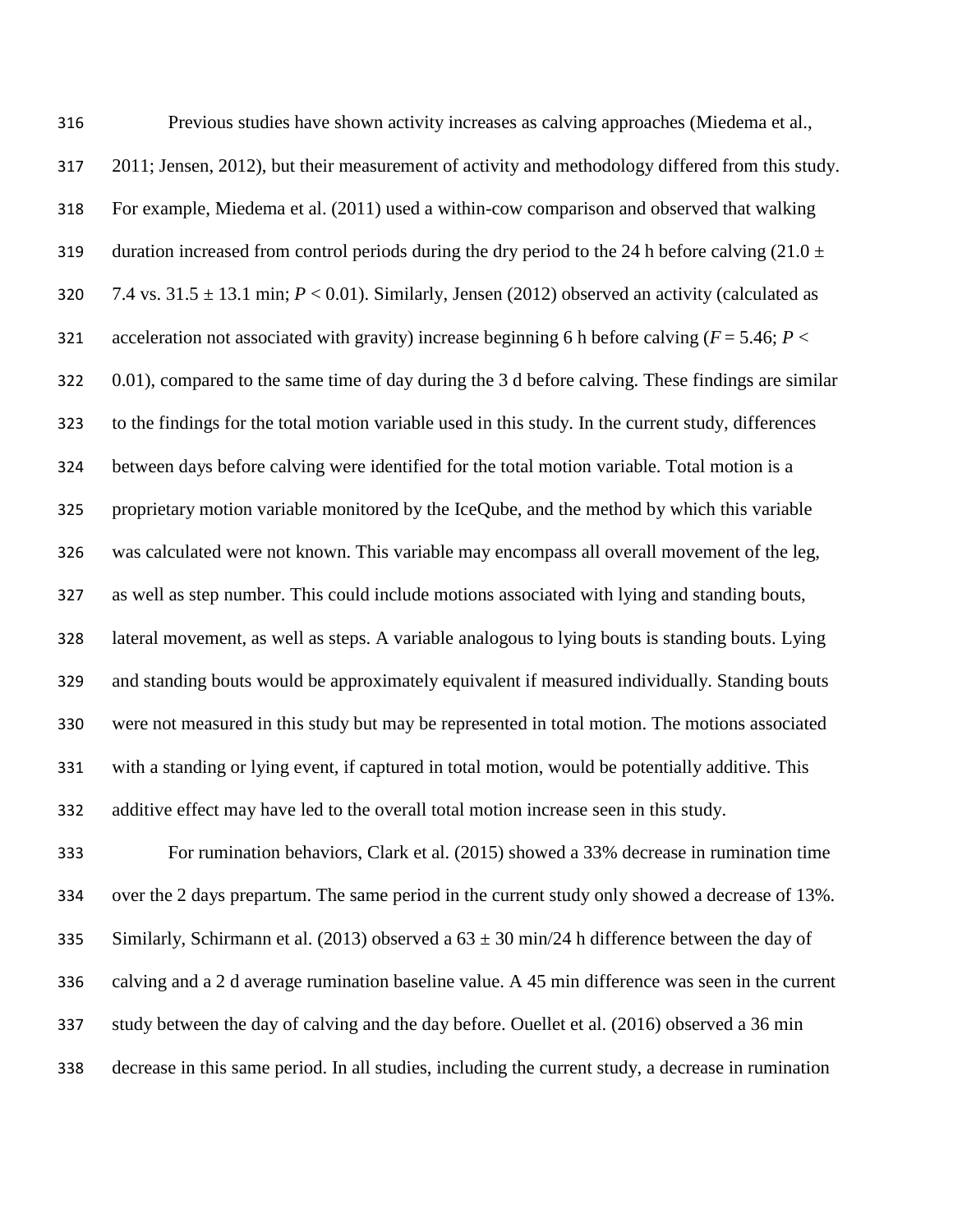was shown, but the magnitude of this decrease differed. Differences in environments and feedstuffs may explain these differences, but more research is needed.

 In bihourly periods, rumination decreased by nearly 20 min from baseline values 8 hours before calving. [Pahl et al. \(2014\)](#page-22-6) showed similar differences across bihourly periods, but found the largest differences immediately preceding calving. The differences in rumination time (although not significant at the daily level) indicate it may be a good predictor of calving across smaller periods immediately preceding calving. Although non-significant, differences in rumination may be useful in daily calving prediction models as well.

 For lying behaviors, [Jensen \(2012\)](#page-21-9) showed a gradual decrease in daily lying time from 16.6 h/d on Day -4 before calving to 16.2 h/d, on Day -2 before calving. When data were analyzed by individual 2 h periods in the 24 h before calving, [Jensen \(2012\)](#page-21-9) found that lying time increased from 12 h before calving (31.4 min) to 2 h before calving (42.8 min). Cows remain recumbent during the second stage of labor as the calf moves through the birth canal (Schuenemann et al., 2011). These findings suggest cows may become more uncomfortable and spend less time lying down during the few days before calving, but increase their lying time in the hours before calving as they begin labor.

 For lying bouts, [Miedema et al.](#page-22-7) (2011) showed lying bout frequency increased from the 356 dry period to the 24 h before calving  $(16.4 \pm 4.8 \text{ vs. } 24.2 \pm 6.8 \text{ hours per } 24 \text{ h})$ . Beginning 18 h before calving in the current study, subsequent individual 2 h periods significantly affected lying bouts. The greatest deviation from baseline values occurred in the 2 h immediately preceding 359 calving  $(1.8 \pm 0.1)$  lying bouts). Over a similar period, [Jensen \(2012\)](#page-21-9) showed lying bouts per hour increased from 0.83 bouts per hour at 12 h before calving, to 2.79 bouts per hour at 2 h before calving. The incremental increase in lying bouts and the changes in lying time indicate dairy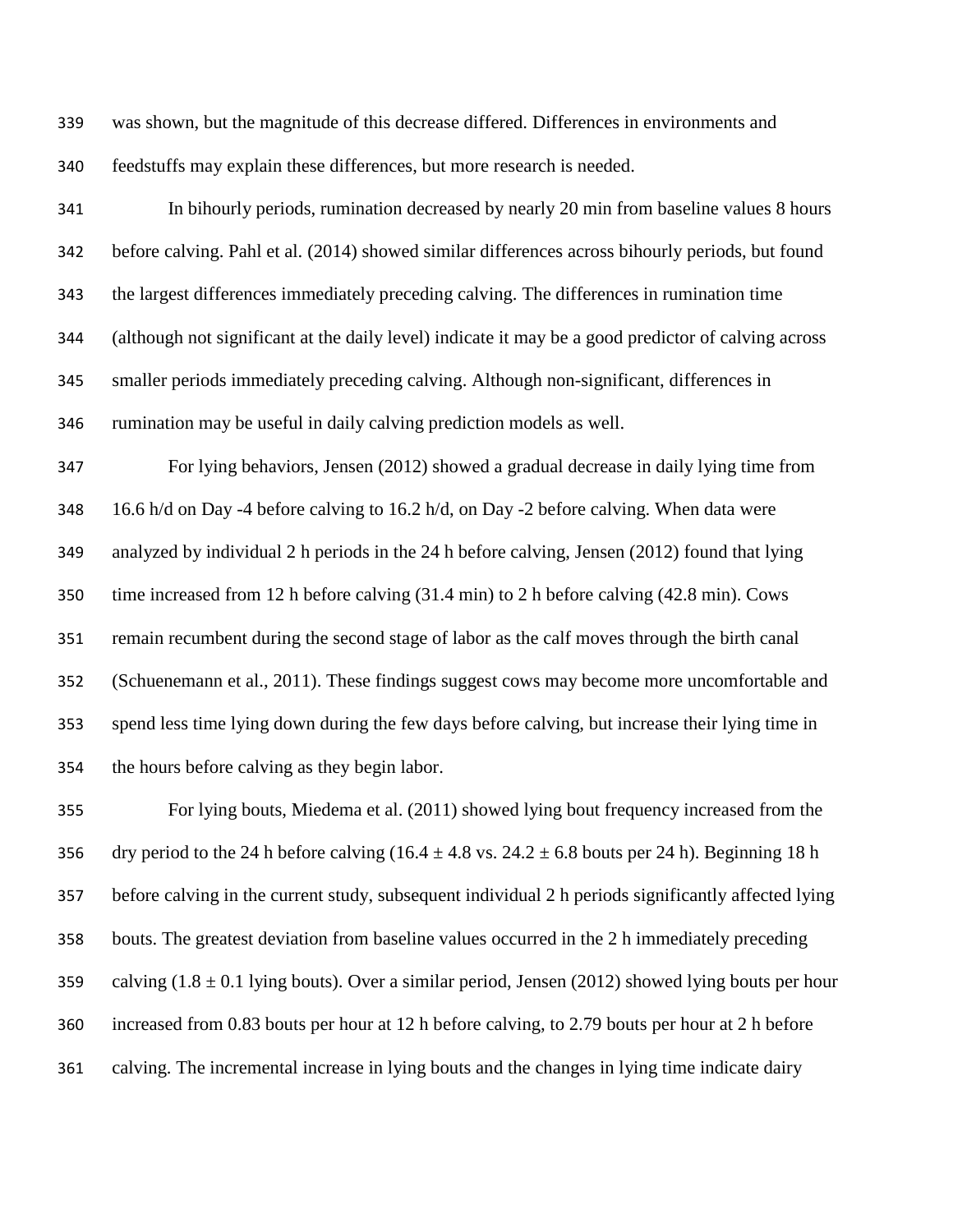cattle may become restless in response to labor pain, but will remain recumbent longer for the final 4 h before calving.

 Lying and rumination time are similarly correlated, with cows ruminating more frequently when lying [\(Albright, 1993;](#page-21-16) [Schirmann et al., 2012\)](#page-23-11). Although lying time decreased 8 h before calving in the current study, it increased and surpassed baseline levels for the final 4 h before calving. Simultaneously, an expected increase in rumination was not observed for this same period. This suggests an uncharacteristic change in normally correlated behaviors to occur in the hours immediate preceding calving, which could be used in calving prediction models.

#### *Calving Prediction Methods*

 The bihourly prediction method reported in this study was developed under the assumption that following identification of the day before calving, the bihourly analysis could commence. A flaw with this approach would be if the daily analysis failed to identify the day before calving, the bihourly analysis would not commence. For example, a cow calving at 1030 h, would have a day of calving alert at 0000 h, and another alert identifying the 8 h period before calving between 0200 h and 0959 h on that same day. This was performed because fewer computations were required than examining all bihourly data, for all cows, at each individual time point. This method accomplished the same goal of providing a timely alert without the need for numerous computations.

 Calving prediction using a combination of automatically collected behavioral variables has previously been attempted. [Maltz and Antler \(2007\)](#page-22-13) described calving prediction methods using changes in daily step number, lying behavior, and number of times passing into a feeding area for 12 cows over 7 d. [Maltz and Antler \(2007\)](#page-22-13) achieved a sensitivity of 83.3% and a specificity of 95.2% in predicting the day of calving. [Ouellet et al. \(2016\)](#page-22-8) also evaluated a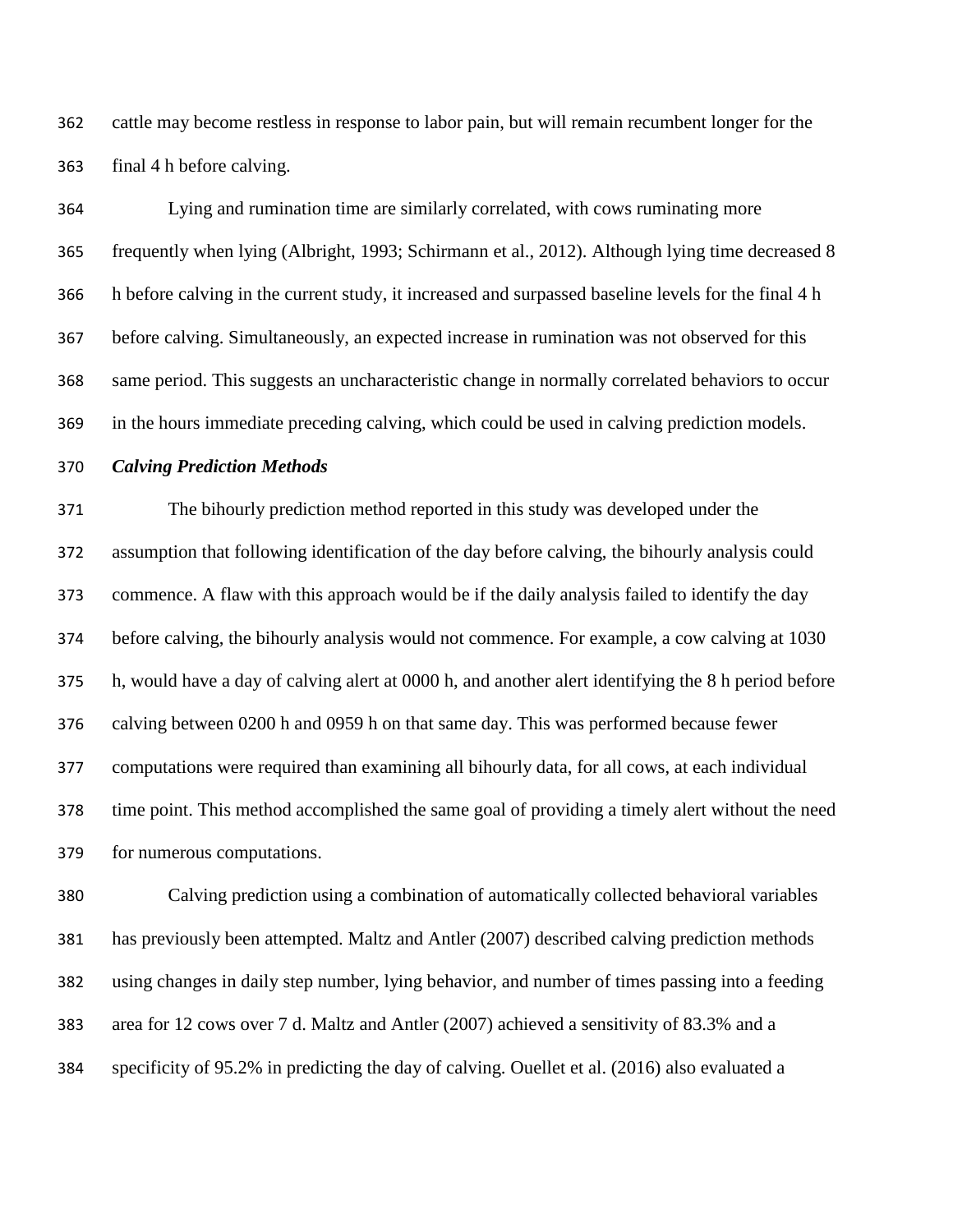combination of variables (rumination time, vaginal temperature, and lying behaviors) for their calving prediction accuracy and achieved a 77% sensitivity, and 77% specificity. Similar to the current study, variable combinations were most useful in calving prediction than when variables were considered separately in these studies.

 Although favorable results were observed in the current study, few technologies monitor rumination, lying behavior, and activity in combination. Commonly, technologies measure rumination and activity, or activity and lying behavior. To the knowledge of the authors, few technologies currently monitor all these behaviors in unison. A two-technology approach, such as that used in this study could be useful in calving prediction, but would not currently be economically justifiable on commercial farms. In the absence of a two-technology calving prediction approach, machine-learning techniques applied to technologies like the IceQube may be the best option in behavior-based calving prediction.

 Farm-specific algorithms using neural networks may be useful in creating accurate alerts, particularly during calving because standard operating procedures vary between farms. Using data to train machine-learning techniques and create farm-specific prediction techniques could lead to more accurate and farm-specific event prediction for not only calving prediction, but health and estrus detection as well. Using technologies similar to the IceQube or HR Tag for calving prediction or applying machine-learning techniques to existing prediction techniques could provide additional uses for these technologies. This would increase perceived usefulness by producers and potentially increase technology adoption [\(Borchers and Bewley, 2015\)](#page-21-7).

 Future work in calving event prediction will need to focus on the sensitivity and specificity of these technologies. In comparison to calving alerts, larger specificity values have traditionally been more valued in estrus and health because of the cost associated with missed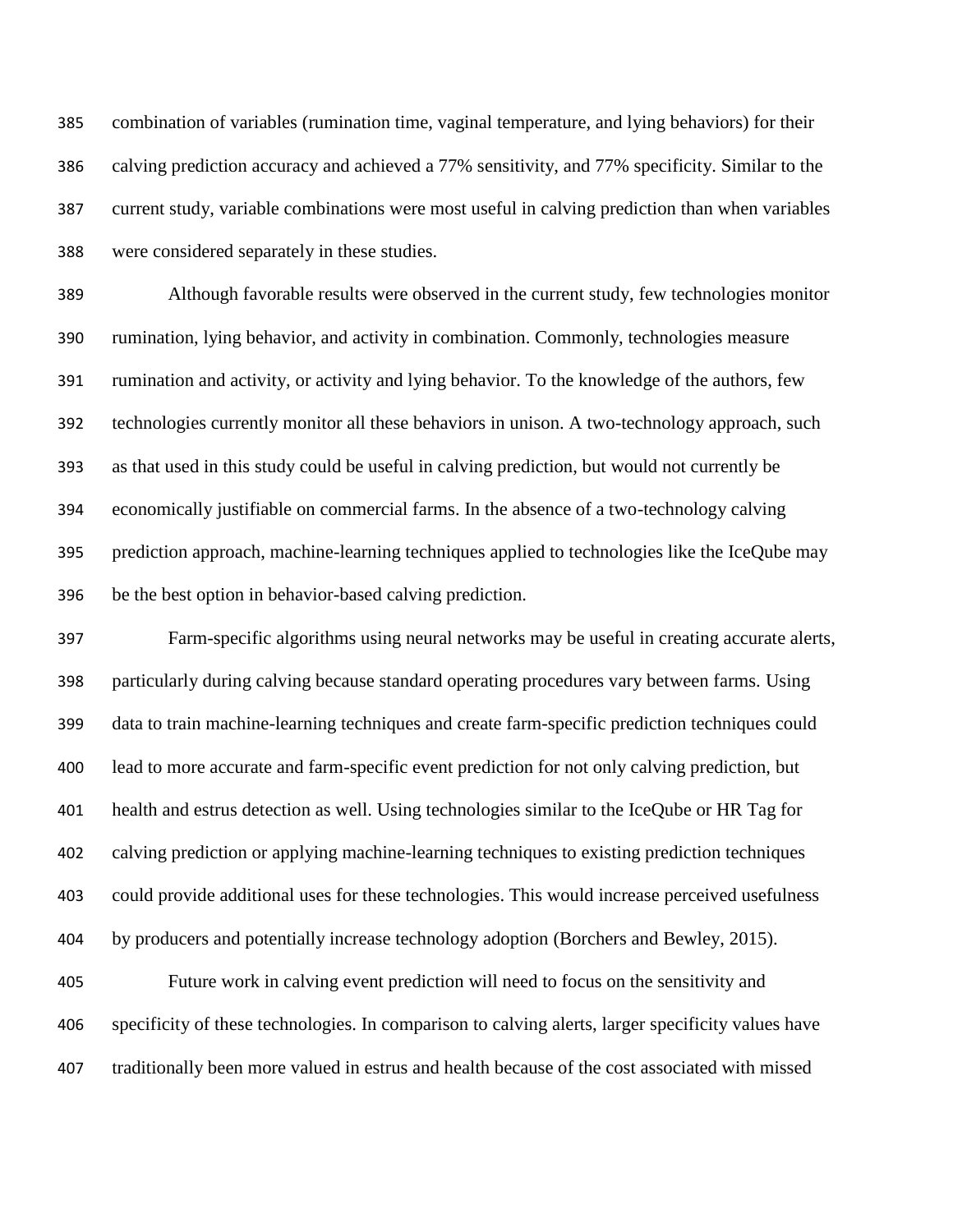events [\(ISO, 2007;](#page-21-17) [Hogeveen et](#page-21-18) al., 2010; [Rutten et al., 2013\)](#page-23-12). In animal illness detection, false positives (type I errors) can cause financial losses through unnecessary treatment (Burfeind et al., 2010). These same principles are not as applicable in calving prediction. Identifying a laboring non-laboring cow as calving could cause unnecessary treatment or handling. False negatives may be more costly with calving prediction because they are instances where systems do not detect actual calving events. The consequences of missed calving events could be extremely detrimental (dystocia, stillbirth, cow death, etc.) and may outweigh the comparative increase in farm labor from incorrectly identified calving events. Accordingly, calving prediction methods should be more sensitive and less specific if both cannot be concurrently obtained. Future research in calving prediction and economic modeling may need to explore this relationship more closely.

 Additional benefits of calving prediction may be realized if calving alerts are generated from both large and small time intervals. Large time intervals would allow dairy producers ample time to move cows to maternity pens if they choose, and closely monitor cows during labor to provide assistance as necessary. Advanced knowledge of calving time would allow producers the opportunity to provide high-risk cows with calcium supplements to reduce the risk of hypocalcemia after calving [\(Oetzel and Miller, 2012\)](#page-22-14), or potentially reduce labor-associated 425 pain through the provision of NSAIDs during the calving process [\(Newby et al., 2013\)](#page-22-15). Another use for calving prediction tools would be to distinguish between eutocial and

 dystocial calvings. [Proudfoot et al. \(2009\)](#page-22-16) described cows experiencing dystocia as more restless 24 h before calving than eutocial cows. Including calving ease evaluations in future machine- learning techniques may allow models to discern between dystocial and eutocial calvings. In the current study, farm staff did not record adequately specific calving ease indications and this data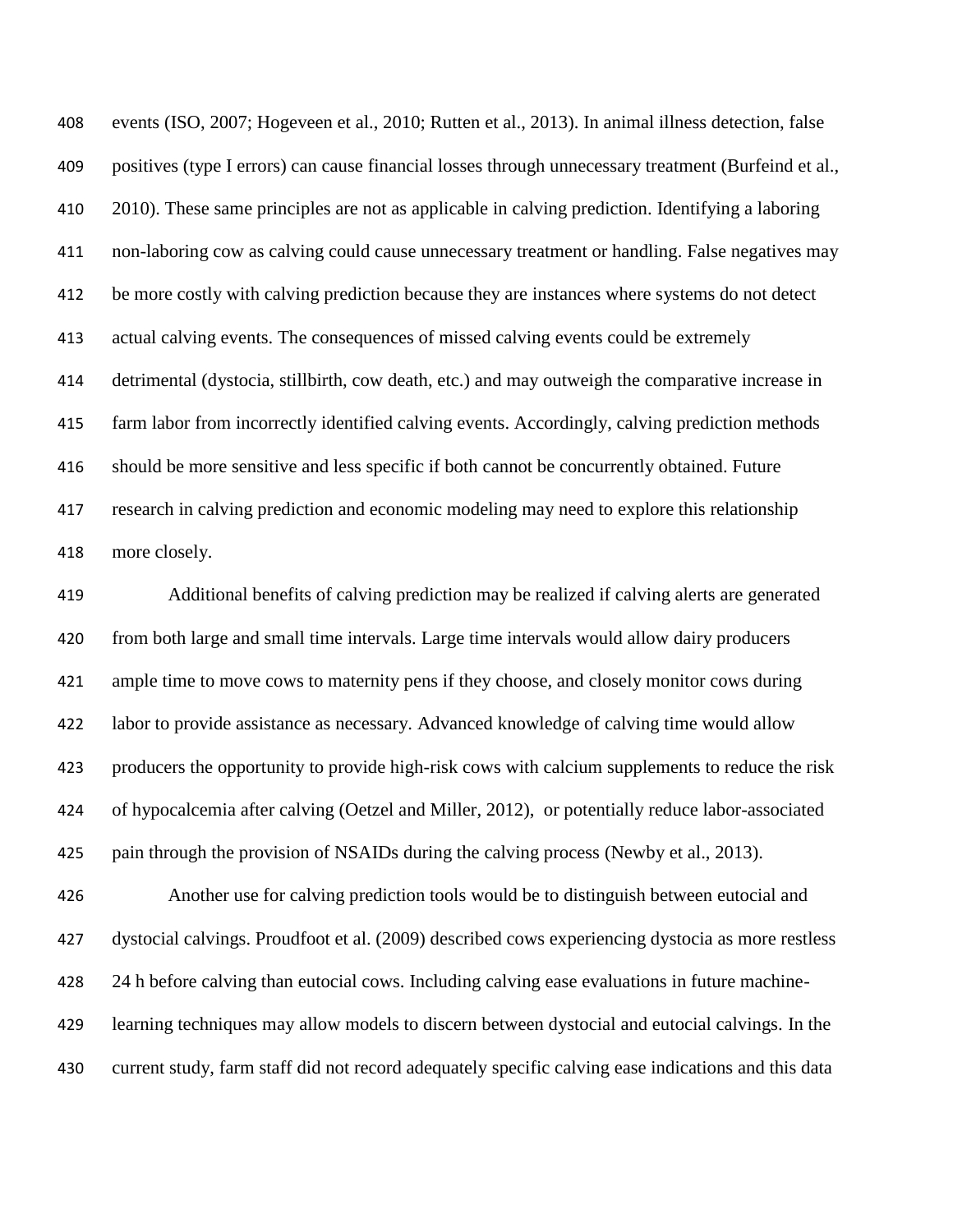were not included in machine-learning analyses. A follow-up study with a larger sample size of cows is required to determine if cows experiencing dystocia can be identified using precision dairy monitoring technologies.

# **CONCLUSIONS**

 Precision dairy monitoring technologies traditionally used for health and estrus alert generation effectively quantified behavioral changes around calving. Application of machine- learning-based calving prediction methods to this data was effective in performing retrospective calving prediction. Combining activity, rumination time, and lying behavior variables in neural network machine-learning methods generated sensitive and specific alerts at the daily and 8 h level. In the absence of rumination data, technologies monitoring only activity and lying behaviors could accurately predict the day and 8 h period before calving events using neural network machine-learning techniques. Future work will need to identify calving events within smaller periods to provide alerts on which farmers can make meaningful management decisions. **ACKNOWLEDGEMENTS** The authors would like to thank Joey Clark, Denise Ray, and the UK Coldstream Dairy

Staff for collecting the calving data used in this study.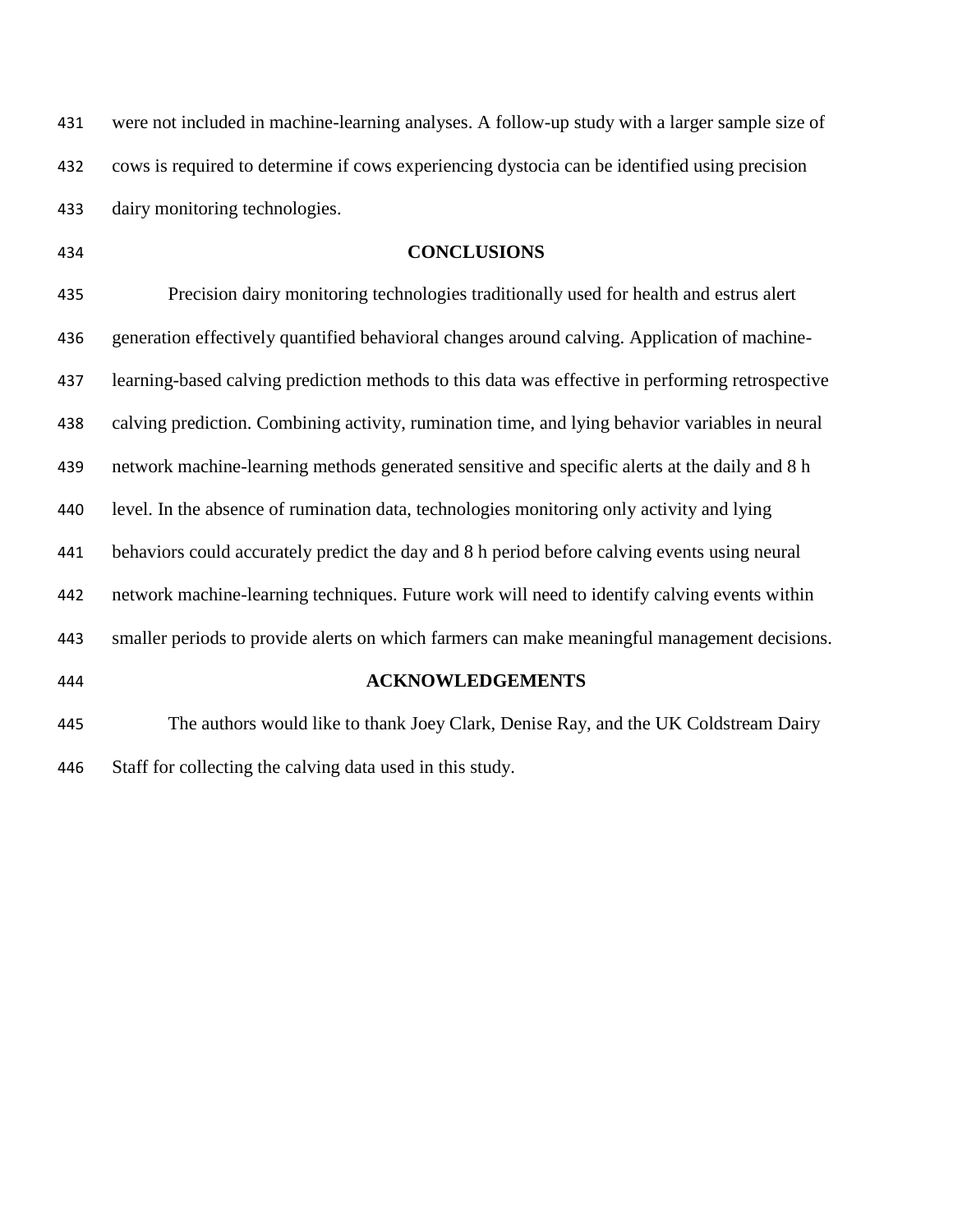#### **REFERENCES**

- <span id="page-21-16"></span>Albright, J. L. 1993. Feeding behavior of dairy cattle. J. Dairy Sci. 76:485-498.
- <span id="page-21-0"></span> Bellows, R. A., R. E. Short, R. B. Staigmiller, and W. L. Milmine. 1988. Effects of induced parturition and early obstetrical assistance in beef cattle. J Anim Sci 66:1073-1080.
- <span id="page-21-5"></span> Bikker, J. P., H. van Laar, P. Rump, J. Doorenbos, K. van Meurs, G. M. Griffioen, and J. Dijkstra. 2014. Technical note: Evaluation of an ear-attached movement sensor to record cow feeding behavior and activity. J. Dairy Sci. 97:2974-2979.
- <span id="page-21-14"></span>Bishop, C. M. 2006. Pattern recognition. Machine Learning 128:1-58.
- <span id="page-21-7"></span> Borchers, M. R. and J. M. Bewley. 2015. An assessment of producer precision dairy farming technology use, prepurchase considerations, and usefulness. J. Dairy Sci. 98:4198-4205.
- <span id="page-21-6"></span> Borchers, M. R., Y. M. Chang, I. C. Tsai, B. A. Wadsworth, and J. M. Bewley. 2016. A validation of technologies monitoring dairy cow feeding, ruminating, and lying behaviors. J. Dairy Sci. 99:7458-7466.
- <span id="page-21-13"></span>Breiman, L. 2001. Random forests. Machine Learning 45:5-32.
- <span id="page-21-3"></span> Burfeind, O., V. S. Suthar, R. Voigtsberger, S. Bonk, and W. Heuwieser. 2011. Validity of prepartum changes in vaginal and rectal temperature to predict calving in dairy cows. J. Dairy Sci. 94:5053-5061.
- <span id="page-21-12"></span> Cavero, D., K. H. Tölle, C. Henze, C. Buxadé, and J. Krieter. 2008. Mastitis detection in dairy cows by application of neural networks. Livestock Science 114:280-286.
- <span id="page-21-4"></span> Champion, R. A., S. M. Rutter, and P. D. Penning. 1997. An automatic system to monitor lying, standing and walking behaviour of grazing animals. Applied Animal Behaviour Science 54:291-305.
- <span id="page-21-10"></span> Clark, C., N. Lyons, L. Millapan, S. Talukder, G. Cronin, K. Kerrisk, and S. Garcia. 2015. Rumination and activity levels as predictors of calving for dairy cows. animal 9:691-695.
- <span id="page-21-11"></span> Firk, R., E. Stamer, W. Junge, and J. Krieter. 2003. Improving oestrus detection by combination of activity measurements with information about previous oestrus cases. Livest. Prod. Sci. 82:97-103.
- <span id="page-21-1"></span> Hofmann, E., K. Failing, and A. Wehrend. 2006. Changes of the vulva and the vestibulum in suckler cows and heifers during the last seven days ante partum. Tieraerztliche Praxis Ausgabe Grosstiere Nutztiere 34:15-19.
- <span id="page-21-18"></span> Hogeveen, H., C. Kamphuis, W. Steeneveld, and H. Mollenhorst. 2010. Sensors and clinical mastitis—the quest for the perfect alert. Sensors 10:7991-8009.
- <span id="page-21-8"></span> Huzzey, J. M., M. A. von Keyserlingk, and D. M. Weary. 2005. Changes in feeding, drinking, and standing behavior of dairy cows during the transition period. J. Dairy Sci. 88:2454- 2461.
- <span id="page-21-17"></span> International Standards Organization. 2007. Automatic milking systems - requirements and testing. Annex C: Example of methods of evaluating detection systems for milk deemed as abnormal due to blood or changes in homogeneity. International Standards Organization, Geneva, Switzerland.
- <span id="page-21-9"></span> Jensen, M. B. 2012. Behaviour around the time of calving in dairy cows. Applied Animal Behaviour Science 139:195-202.
- <span id="page-21-15"></span> Krieter, J., E. Stamer, and W. Junge. 2006. Control charts and neural networks for oestrus dectection in dairy cows. Pages 133-136 in Proc. GIL Jahrestagung, Potsdam, Germany.
- <span id="page-21-2"></span> Lammoglia, M. A., R. A. Bellows, R. E. Short, S. E. Bellows, E. G. Bighorn, J. S. Stevenson, and R. D. Randel. 1997. Body temperature and endocrine interactions before and after calving in beef cows. J. Anim. Sci. 75:2526-2534.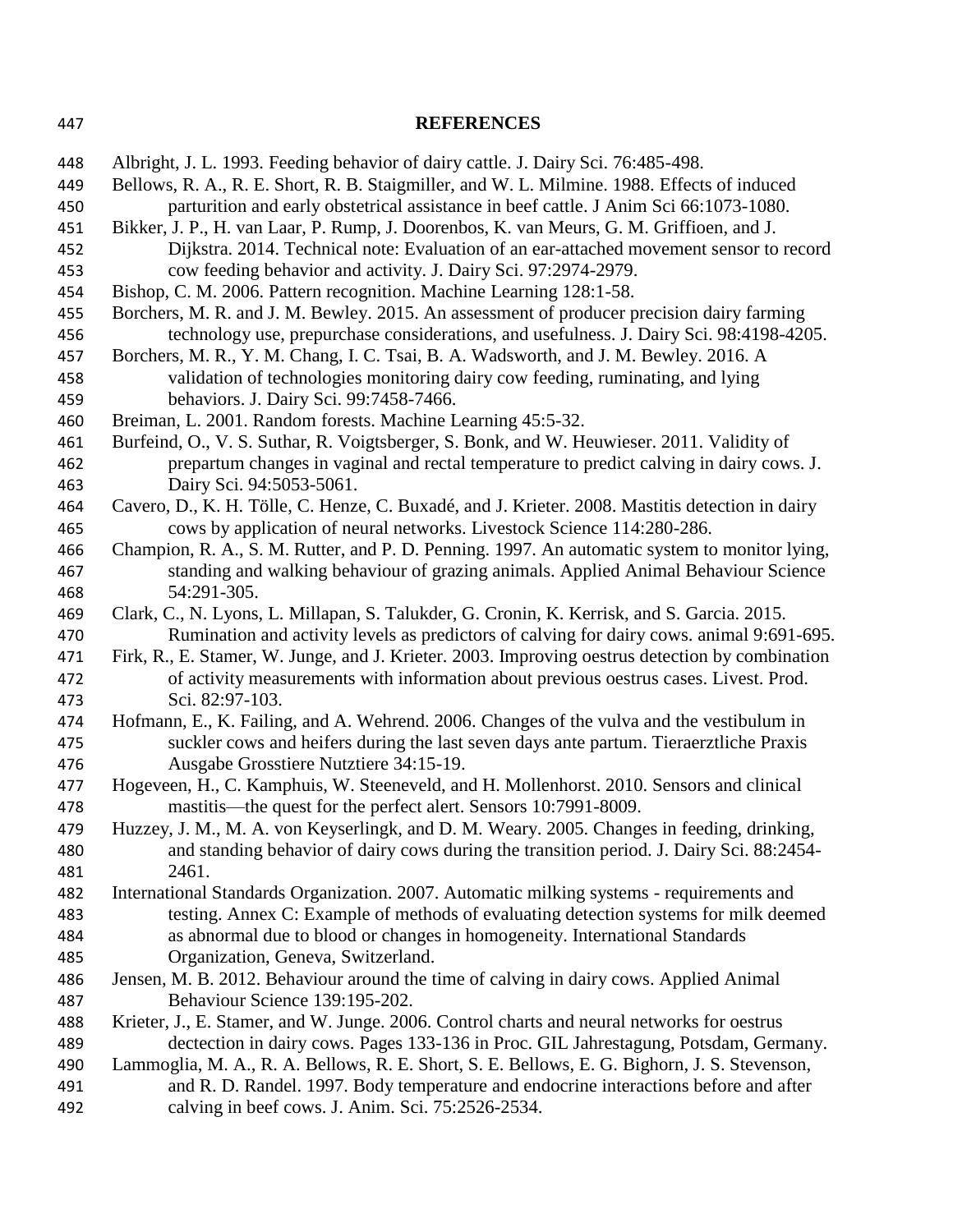- <span id="page-22-4"></span> Ledgerwood, D. N., C. Winckler, and C. B. Tucker. 2010. Evaluation of data loggers, sampling intervals, and editing techniques for measuring the lying behavior of dairy cattle. J. Dairy Sci. 93:5129-5139.
- <span id="page-22-9"></span> MacGregor, J. F. and T. Kourti. 1995. Statistical process control of multivariate processes. Control Engineering Practice 3:403-414.
- <span id="page-22-1"></span> Mainau, E. and X. Manteca. 2011. Pain and discomfort caused by parturition in cows and sows. Applied Animal Behaviour Science 135:241-251.
- <span id="page-22-13"></span> Maltz, E. and A. Antler. 2007. A practical way to detect approaching calving of the dairy cow by a behaviour sensor. Pages 141-146 in Proc. Proc. Precision livestock farming. Wageningen Academic Publishers, Skiathos, Greece.
- <span id="page-22-5"></span> Mattachini, G., A. Antler, E. Riva, A. Arbel, and G. Provolo. 2013a. Automated measurement of lying behavior for monitoring the comfort and welfare of lactating dairy cows. Livestock Science 158:145-150.
- <span id="page-22-10"></span> Mattachini, G., E. Riva, C. Bisaglia, J. C. Pompe, and G. Provolo. 2013b. Methodology for quantifying the behavioral activity of dairy cows in freestall barns. J Anim Sci 91:4899- 4907.
- <span id="page-22-3"></span> McGowan, J., C. Burke, and J. Jago. 2007. Validation of a technology for objectively measuring behaviour in dairy cows and its application for oestrous detection. Page 136 in Proc. Proceedings-New Zealand Society of Animal Production. New Zealand Society of Animal Production; 1999.
- <span id="page-22-11"></span> McLachlan, G. 2004. Discriminant analysis and statistical pattern recognition. Vol. 544. John Wiley & Sons, Inc., Hoboken, New Jersey.
- <span id="page-22-0"></span> Mee, J. F. 2004. Managing the dairy cow at calving time. Vet Clin North Am Food Anim Pract 20:521-546.
- <span id="page-22-7"></span> Miedema, H. M., M. S. Cockram, C. M. Dwyer, and A. I. Macrae. 2011. Changes in the behaviour of dairy cows during the 24h before normal calving compared with behaviour during late pregnancy. Applied Animal Behaviour Science 131:8-14.
- <span id="page-22-15"></span> Newby, N. C., D. L. Pearl, S. J. Leblanc, K. E. Leslie, M. A. von Keyserlingk, and T. F. Duffield. 2013. Effects of meloxicam on milk production, behavior, and feed intake in dairy cows following assisted calving. J. Dairy Sci. 96:3682-3688.
- <span id="page-22-14"></span> Oetzel, G. R. and B. E. Miller. 2012. Effect of oral calcium bolus supplementation on early-lactation health and milk yield in commercial dairy herds. J. Dairy Sci. 95:7051-7065.
- <span id="page-22-8"></span> Ouellet, V., E. Vasseur, W. Heuwieser, O. Burfeind, X. Maldague, and E. Charbonneau. 2016. Evaluation of calving indicators measured by automated monitoring devices to predict the onset of calving in holstein dairy cows. J. Dairy Sci. 99:1539-1548.
- <span id="page-22-12"></span> Owens, J. L., T. N. Edey, B. M. Bindon, and L. R. Piper. 1985. Parturient behaviour and calf survival in a herd selected for twinning. Applied Animal Behaviour Science 13:321-333.
- <span id="page-22-6"></span> Pahl, C., E. Hartung, A. Grothmann, K. Mahlkow-Nerge, and A. Haeussermann. 2014. Rumination activity of dairy cows in the 24 hours before and after calving. J. Dairy Sci. 97:6935-6941.
- <span id="page-22-2"></span> Palombi, C., M. Paolucci, G. Stradaioli, M. Corubolo, P. Pascolo, and M. Monaci. 2013. Evaluation of remote monitoring of parturition in dairy cattle as a new tool for calving management. BMC Veterinary Research 9:191.
- <span id="page-22-16"></span> Proudfoot, K. L., J. M. Huzzey, and M. A. von Keyserlingk. 2009. The effect of dystocia on the dry matter intake and behavior of holstein cows. J. Dairy Sci. 92:4937-4944.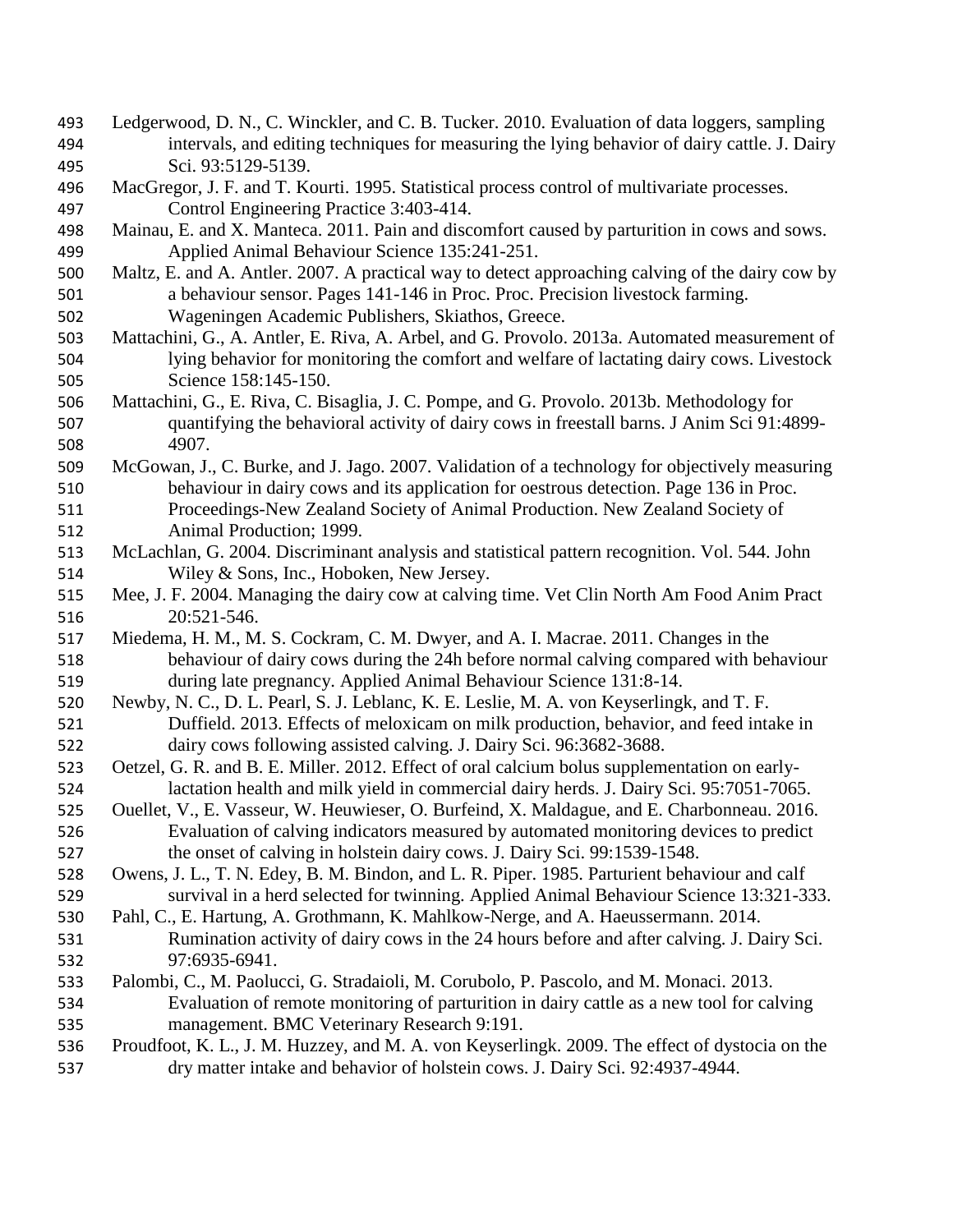- <span id="page-23-3"></span> Robert, B., B. J. White, D. G. Renter, and R. L. Larson. 2009. Evaluation of three-dimensional accelerometers to monitor and classify behavior patterns in cattle. Computers and Electronics in Agriculture 67:80-84.
- <span id="page-23-12"></span> Rutten, C. J., A. G. Velthuis, W. Steeneveld, and H. Hogeveen. 2013. Invited review: Sensors to support health management on dairy farms. J. Dairy Sci. 96:1928-1952.
- <span id="page-23-11"></span> Schirmann, K., N. Chapinal, D. M. Weary, W. Heuwieser, and M. A. von Keyserlingk. 2012. Rumination and its relationship to feeding and lying behavior in holstein dairy cows. J. Dairy Sci. 95:3212-3217.
- <span id="page-23-5"></span> Schirmann, K., N. Chapinal, D. M. Weary, L. Vickers, and M. A. von Keyserlingk. 2013. Short communication: Rumination and feeding behavior before and after calving in dairy cows. J. Dairy Sci. 96:7088-7092.
- <span id="page-23-4"></span> Schirmann, K., M. A. von Keyserlingk, D. M. Weary, D. M. Veira, and W. Heuwieser. 2009. Technical note: Validation of a system for monitoring rumination in dairy cows. J. Dairy Sci. 92:6052-6055.
- <span id="page-23-1"></span> Schuenemann, G. M., I. Nieto, S. Bas, K. N. Galvao, and J. Workman. 2011. Assessment of calving progress and reference times for obstetric intervention during dystocia in holstein dairy cows. J. Dairy Sci. 94:5494-5501.
- <span id="page-23-2"></span> Sendag, S., E. Hofmann, and A. Wehrend. 2008. Study about the occurrence of visible signs of approaching parturition in suckler cows and heifers: Changes of the udder. Deutsche Tierarztliche Wochenschrift 115:66-70.
- <span id="page-23-7"></span> Shahinfar, S., D. Page, J. Guenther, V. Cabrera, P. Fricke, and K. Weigel. 2014. Prediction of insemination outcomes in holstein dairy cattle using alternative machine learning algorithms. J. Dairy Sci. 97:731-742.
- <span id="page-23-6"></span> Sun, Z., S. Samarasinghe, and J. Jago. 2010. Detection of mastitis and its stage of progression by automatic milking systems using artificial neural networks. J Dairy Res 77:168-175.
- <span id="page-23-0"></span> US Department of Agriculture: Animal and Plant Health Inspection Service. 2010. Dairy 2007, heifer calf health and management practices on us dairy operations, 2007. USDA:APHIS:VS, CEAH, Fort Collins, CO.
- <span id="page-23-10"></span> Wehrend, A., E. Hofmann, K. Failing, and H. Bostedt. 2006. Behaviour during the first stage of labour in cattle: Influence of parity and dystocia. Applied Animal Behaviour Science 100:164-170.
- <span id="page-23-8"></span> Wetcher-Hendricks, D. 2011. Analyzing quantitative data: An introduction for social researchers. John Wiley & Sons, Inc., Hoboken, New Jersey.
- <span id="page-23-9"></span> Zahedi, F. 1991. An introduction to neural networks and a comparison with artificial intelligence and expert systems. Interfaces 21:25-38.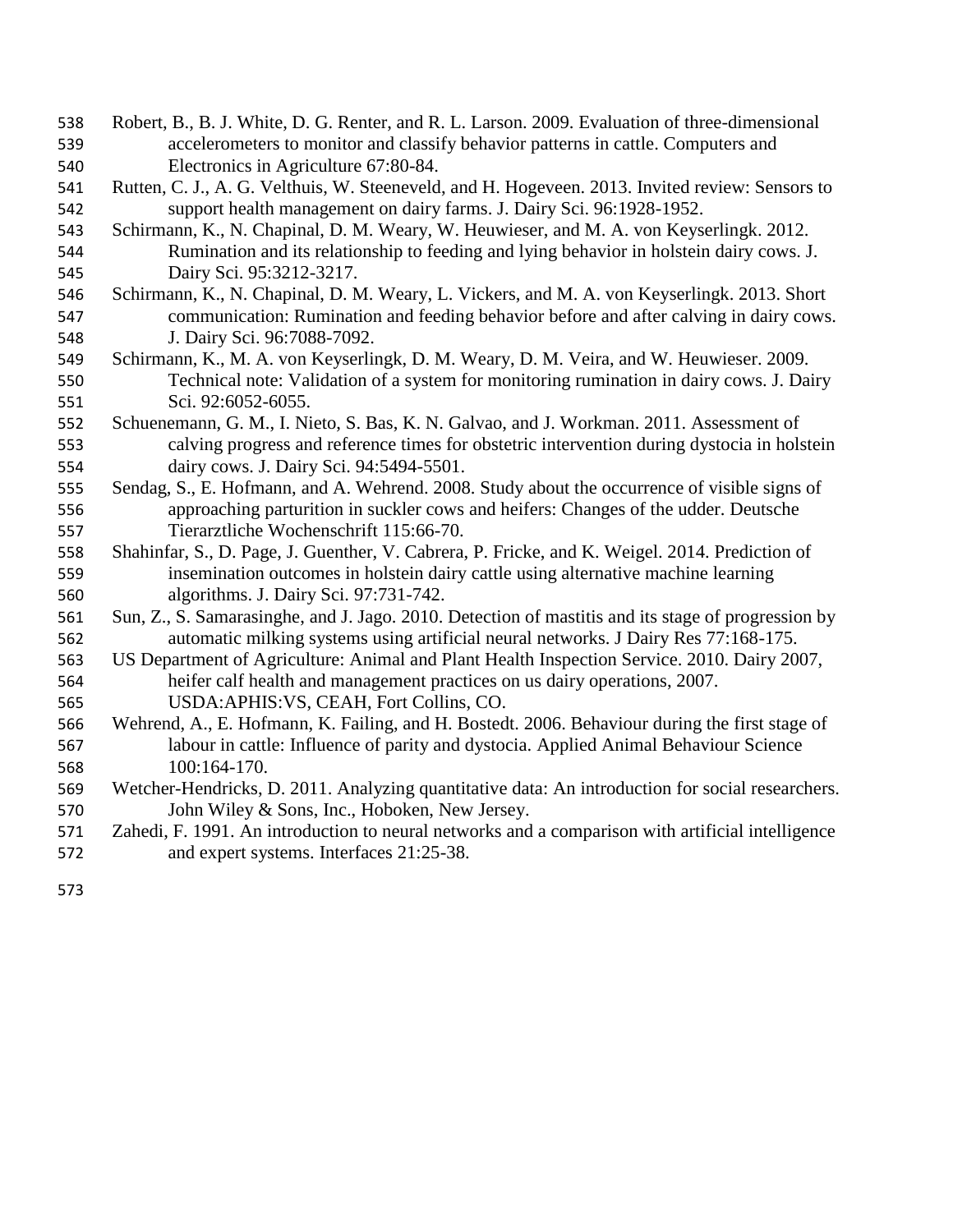| 574 | <b>Table 1.</b> Adjusted least-squares means $\pm$ SE from daily mixed models accounting for parity for 14 d of prepartum behavioral data in                                                    |
|-----|-------------------------------------------------------------------------------------------------------------------------------------------------------------------------------------------------|
| 575 | dairy cattle (n = 53 calvings). Results for: neck activity <sup>1</sup> , rumination time <sup>1</sup> , natural logarithm for number of steps <sup>2</sup> , total motion <sup>2</sup> , lying |
| 576 | time <sup>2</sup> , and lying bouts <sup>2</sup> are shown.                                                                                                                                     |

|                     | HR Tag                      |                                | IceQube                     |                                    |                      |                   |                  |  |
|---------------------|-----------------------------|--------------------------------|-----------------------------|------------------------------------|----------------------|-------------------|------------------|--|
| Days before calving | Neck activity               | Rumination                     | Number of                   | Total motion                       | Lying time $(h/d)^3$ |                   | Lying bouts      |  |
|                     | (units/d)                   | time<br>(min/d)                | steps<br>$(\text{steps}/d)$ | (units/d)                          | Primiparous          | Multiparous       | (bouts/d)        |  |
| $-14$               | $343.5 \pm 22.7^{\rm a}$    | $395.9 \pm 18.2^{\text{a}}$    | $2121.8 \pm 1.1^a$          | $161776.8 \pm 1.4$ <sup>d</sup>    | $11.3 \pm 0.6$       | $12.9 \pm 0.5$    | $9.1 \pm 0.6^b$  |  |
| $-13$               | $355.2 \pm 22.6^a$          | $401.5 \pm 18.2^a$             | $2209.5 \pm 1.1^a$          | $365338.0 \pm 1.4$ <sup>cd</sup>   | $11.0 \pm 0.6$       | $11.4 \pm 0.5$    | $8.2 \pm 0.6^b$  |  |
| $-12$               | $359.4 \pm 23.2^{\text{a}}$ | $403.6 \pm 18.7^{\rm a}$       | $2262.2 \pm 1.1^a$          | 323659.8 $\pm$ 1.4 <sup>cd</sup>   | $10.7 \pm 0.6$       | $11.8 \pm 0.5$    | $8.1 \pm 0.6^b$  |  |
| $-11$               | $352.2 \pm 24.3^a$          | $365.0 \pm 19.5$ <sup>ab</sup> | $2309.0 \pm 1.1^a$          | 294344.6 $\pm$ 1.5 <sup>cd</sup>   | $11.0 \pm 0.6$       | $11.7 \pm 0.5$    | $9.1 \pm 0.6^b$  |  |
| $-10$               | $362.0 \pm 24.7^{\circ}$    | $378.8 \pm 19.7^{\text{a}}$    | $2215.3 \pm 1.1^a$          | $359216.3 \pm 1.5$ <sup>cd</sup>   | $10.8 \pm 0.6$       | $11.5 \pm 0.5$    | $9.3 \pm 0.6^b$  |  |
| $-9$                | $352.5 \pm 24.3^a$          | $354.6 \pm 19.4$ <sup>ab</sup> | $2130.3 \pm 1.1^a$          | $214432.7 \pm 1.5$ <sup>d</sup>    | $10.6 \pm 0.6$       | $12.3 \pm 0.5$    | $9.1 \pm 0.6^b$  |  |
| $-8$                | $380.0 \pm 23.7^{\rm a}$    | $359.9 \pm 18.9^{ab}$          | $2234.8 \pm 1.1^a$          | 304705.4 $\pm$ 1.5 <sup>cd</sup>   | $10.9 \pm 0.6$       | $11.6 \pm 0.5$    | $9.5 \pm 0.6^b$  |  |
| $-7$                | $389.5 \pm 23.9^{\rm a}$    | $368.3 \pm 19.1^a$             | $2420.7 \pm 1.1^a$          | $400696.5 \pm 1.5$ <sup>cd</sup>   | $9.9 \pm 0.6$        | $12.2 \pm 0.5***$ | $10.3 \pm 0.6^b$ |  |
| -6                  | $364.6 \pm 23.2^{\text{a}}$ | $321.1 \pm 18.5^{ab}$          | $2556.5 \pm 1.1^a$          | 570668.0 $\pm$ 1.4 bcd             | $9.1 \pm 0.6$        | $12.3 \pm 0.5***$ | $10.5 \pm 0.6^b$ |  |
| $-5$                | $385.0 \pm 23.0^{\rm a}$    | $339.0 \pm 18.3$ <sup>ab</sup> | $2454.2 \pm 1.1^a$          | 578988.2 $\pm$ 1.4 bcd             | $9.3 \pm 0.6$        | $12.2 \pm 0.5***$ | $10.3 \pm 0.6^b$ |  |
| $-4$                | $390.4 \pm 22.6^{\circ}$    | $338.0 \pm 18.1$ <sup>ab</sup> | $2541.5 \pm 1.1^a$          | $1150505.3 \pm 1.4$ <sup>abc</sup> | $8.2 \pm 0.6$        | $11.9 \pm 0.5***$ | $10.8 \pm 0.6^b$ |  |
| $-3$                | $398.9 \pm 22.1^a$          | $322.7 \pm 17.7$ <sup>ab</sup> | $2489.6 \pm 1.1^a$          | $1297357.4 \pm 1.4$ <sup>abc</sup> | $8.1 \pm 0.6$        | $11.7 \pm 0.5***$ | $10.1 \pm 0.6^b$ |  |
| $-2$                | $354.0 \pm 22.0^{\text{a}}$ | $326.7 \pm 17.6$ <sup>ab</sup> | $2585.3 \pm 1.1^a$          | $2138156.7 \pm 1.4^{ab}$           | $7.4 \pm 0.6$        | $11.2 \pm 0.4***$ | $10.3 \pm 0.6^b$ |  |
| $-1$                | $331.8 \pm 22.0^a$          | $281.7 \pm 17.7$ <sup>b</sup>  | $2708.3 \pm 1.1^a$          | $4087308.7 \pm 1.4^a$              | $7.0 \pm 0.6$        | $10.2 \pm 0.5***$ | $13.6 \pm 0.6^a$ |  |

577 a<sup>-d</sup>Least-squares means  $\pm$  SE values within a column displaying different superscripts differ ( $P < 0.05$ ).

578  $***$  Least-squares means  $\pm$  SE values displaying asterisk superscripts indicate a significant day by parity interaction (*P* < 0.01).

- 579 <sup>1</sup>Variable values measured by the HR Tag, SCR Engineers, Ltd., Netanya, Israel.
- 580  $\textdegree$  <sup>2</sup>Variable values measured by the IceQube sensor, IceRobotics, Ltd., Scotland.

581 <sup>3</sup>A significant parity by day interaction was found for lying time. Lying time for primiparous and multiparous cows is reported.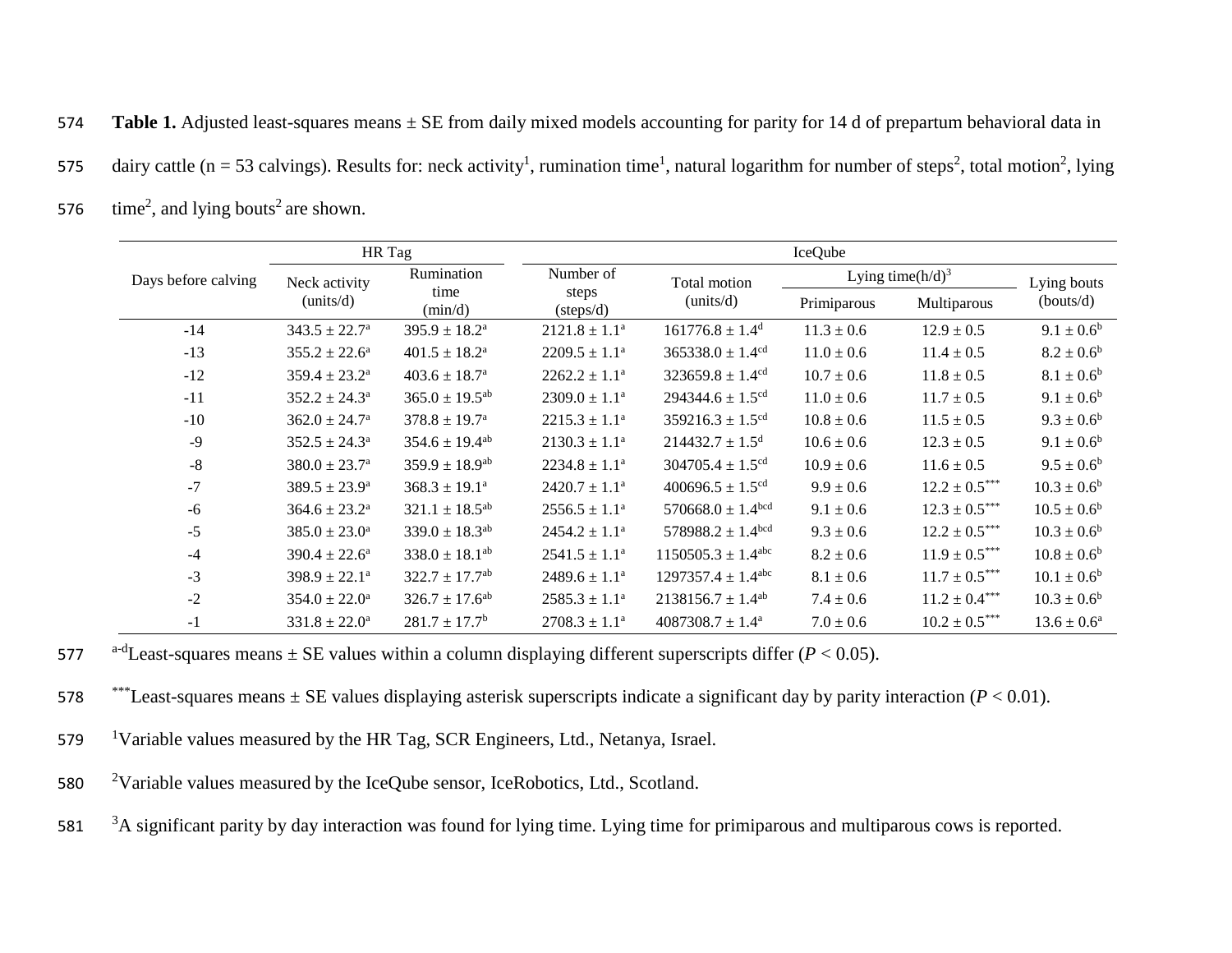582 **Figure 1.** Behavioral differences expressed as least-squares means ± SE in 2 h periods before 583 calving for: **a**) neck activity<sup>1,3</sup>, **b**) rumination time<sup>1</sup>, **c**) number of steps<sup>2</sup>, **d**) total motion units<sup>2</sup>, **e**) 584 lying time<sup>2</sup>, and **f**) lying bouts<sup>2</sup>. Differences were calculated as each cow's 2 h behavioral data 585 value minus the average of the same 2 h time of day for the previous three days. A mixed linear 586 model calculated least-squares means for 14 d of 2 h data (72 h shown) of prepartum behavioral 587 data ( $n = 53$  calvings).

588 **a)**



- 589
- 590
- 591
- 592
- 593
- 594
- 595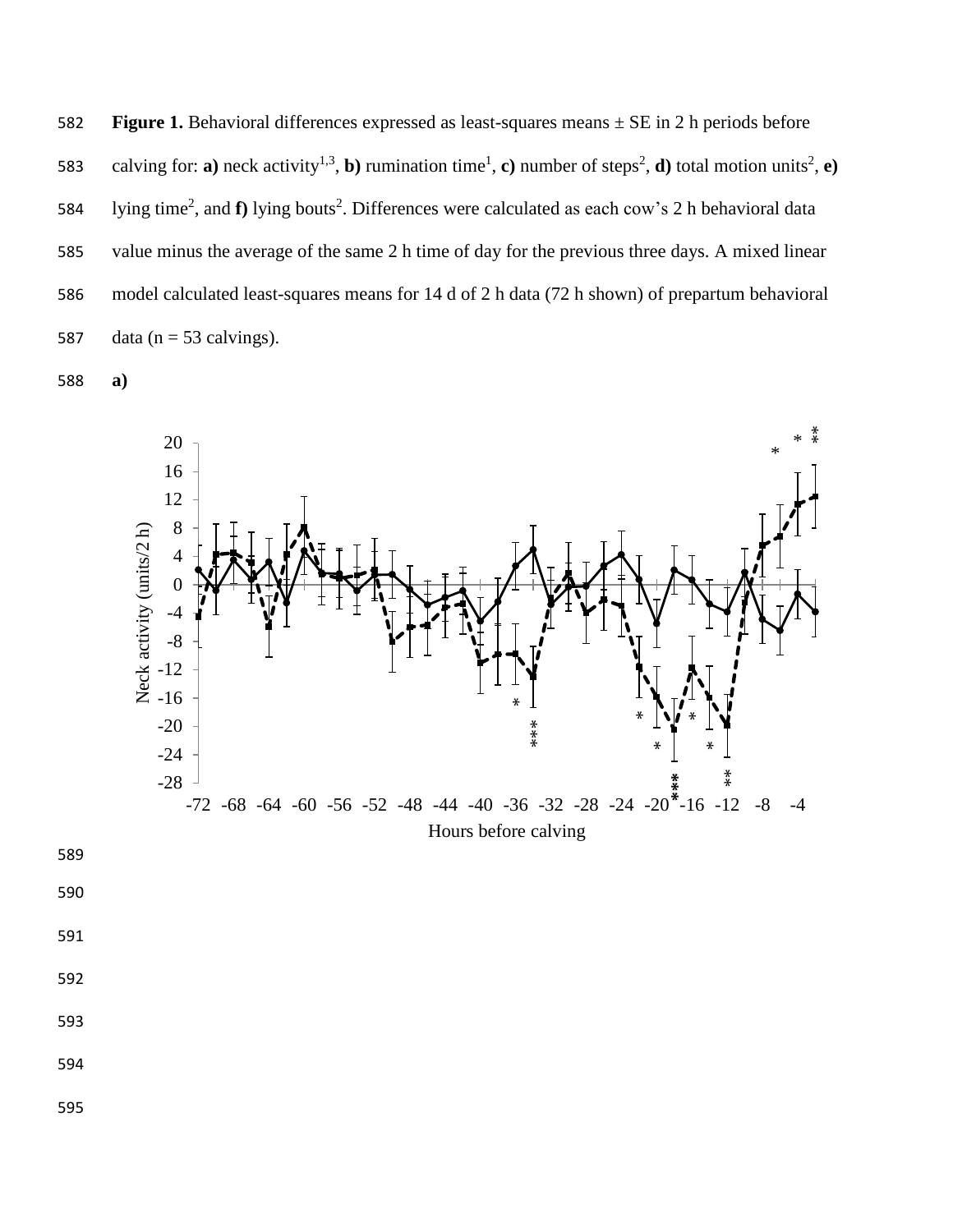



598 **c)**

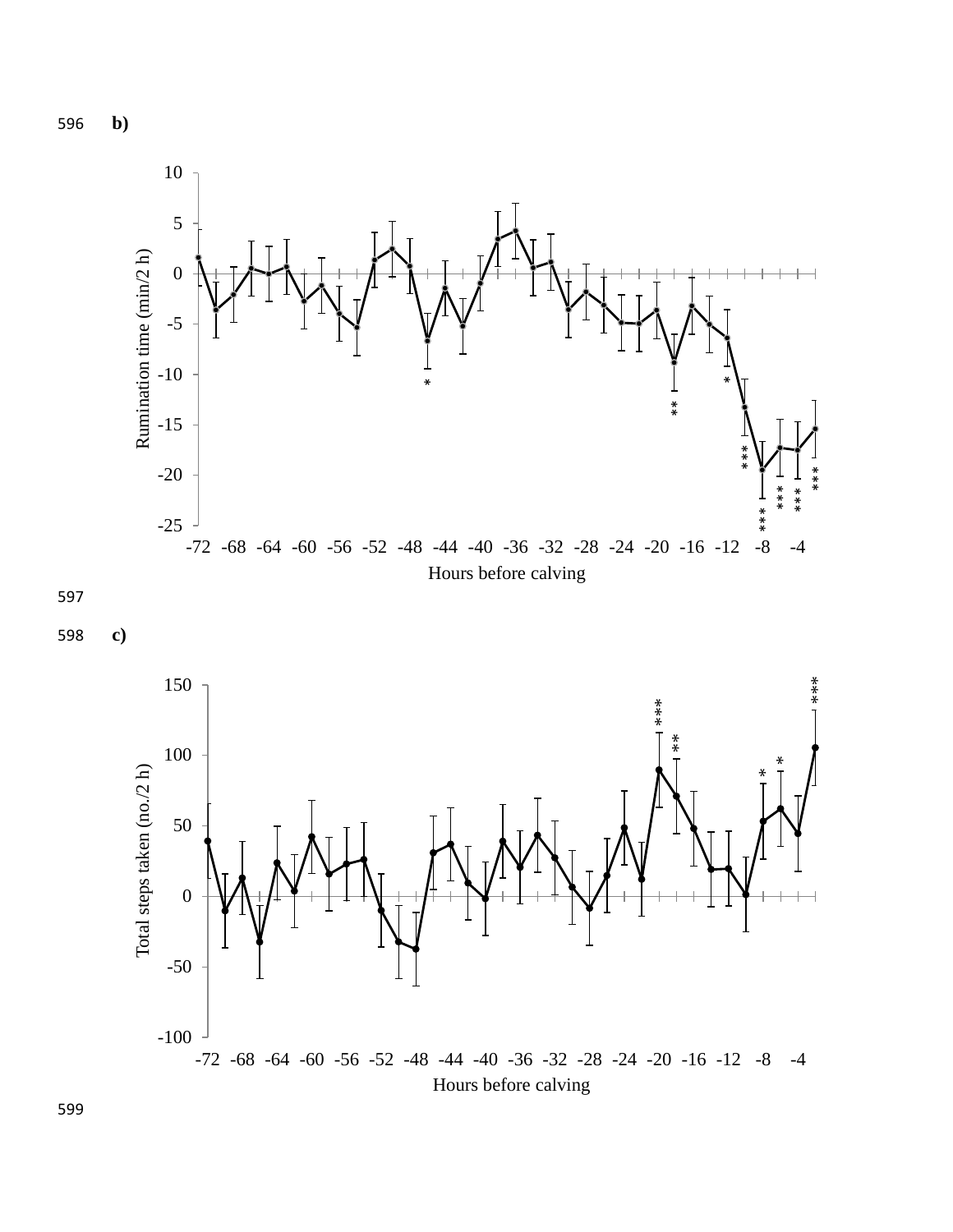



602 **e)**

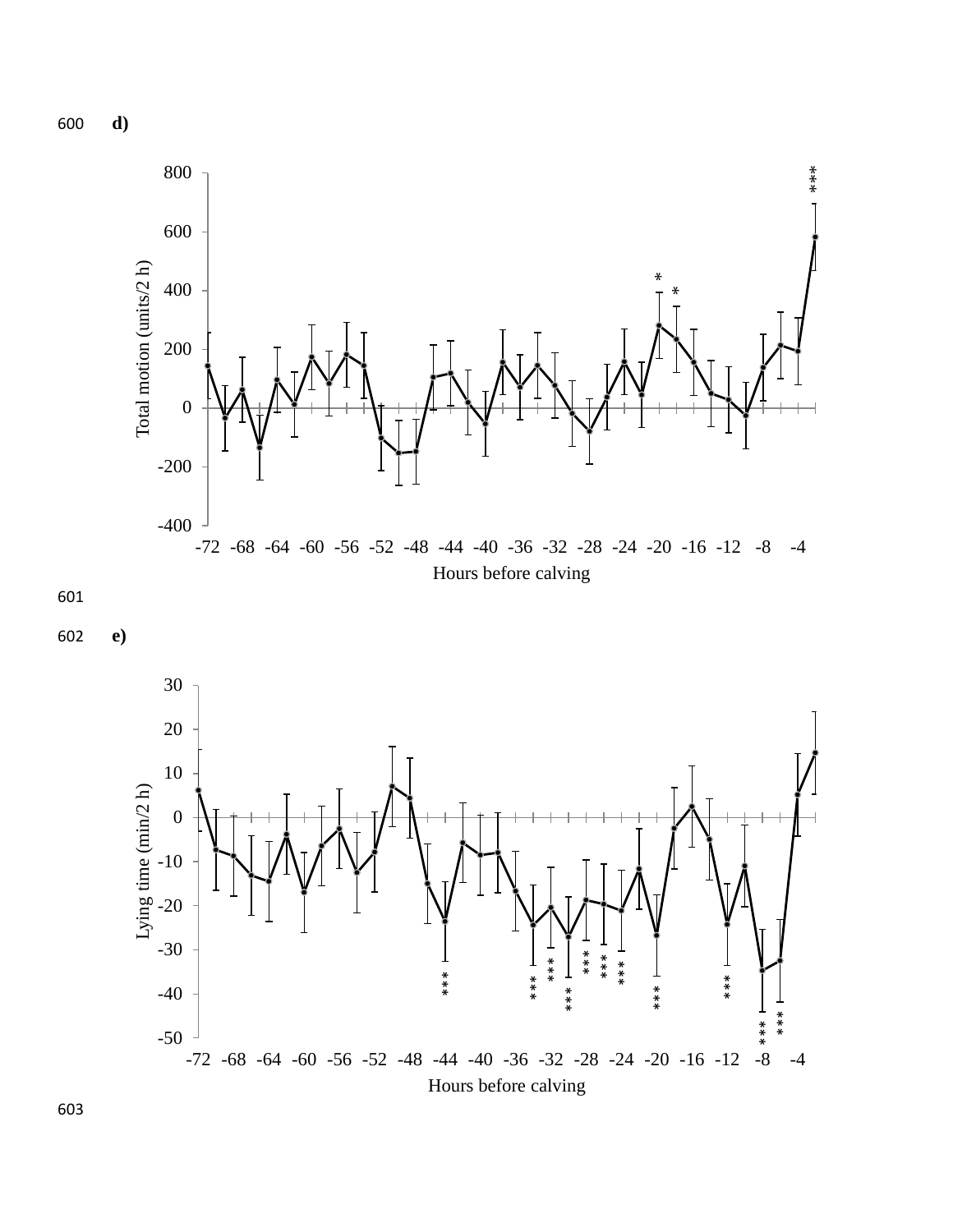



606 <sup>1</sup> Variable measured by the HR Tag, SCR Engineers, Ltd., Netanya, Israel.

- 607 <sup>2</sup> Variable measured by the IceQube sensor, IceRobotics, Ltd., Scotland.
- $608$  <sup>3</sup>A significant parity by day interaction was found for neck activity. Neck activity for
- 609 primiparous (dashed line) and multiparous (solid line) cows is reported.
- 610 \* Denotes significance at \*P < 0.05, \*\*P < 0.01, and \*\*\*P < 0.001 for effects of 2 h time points,
- 611 or effect of parity (in neck activity only) before calving on the deviation from baseline
- 612 behavioral values.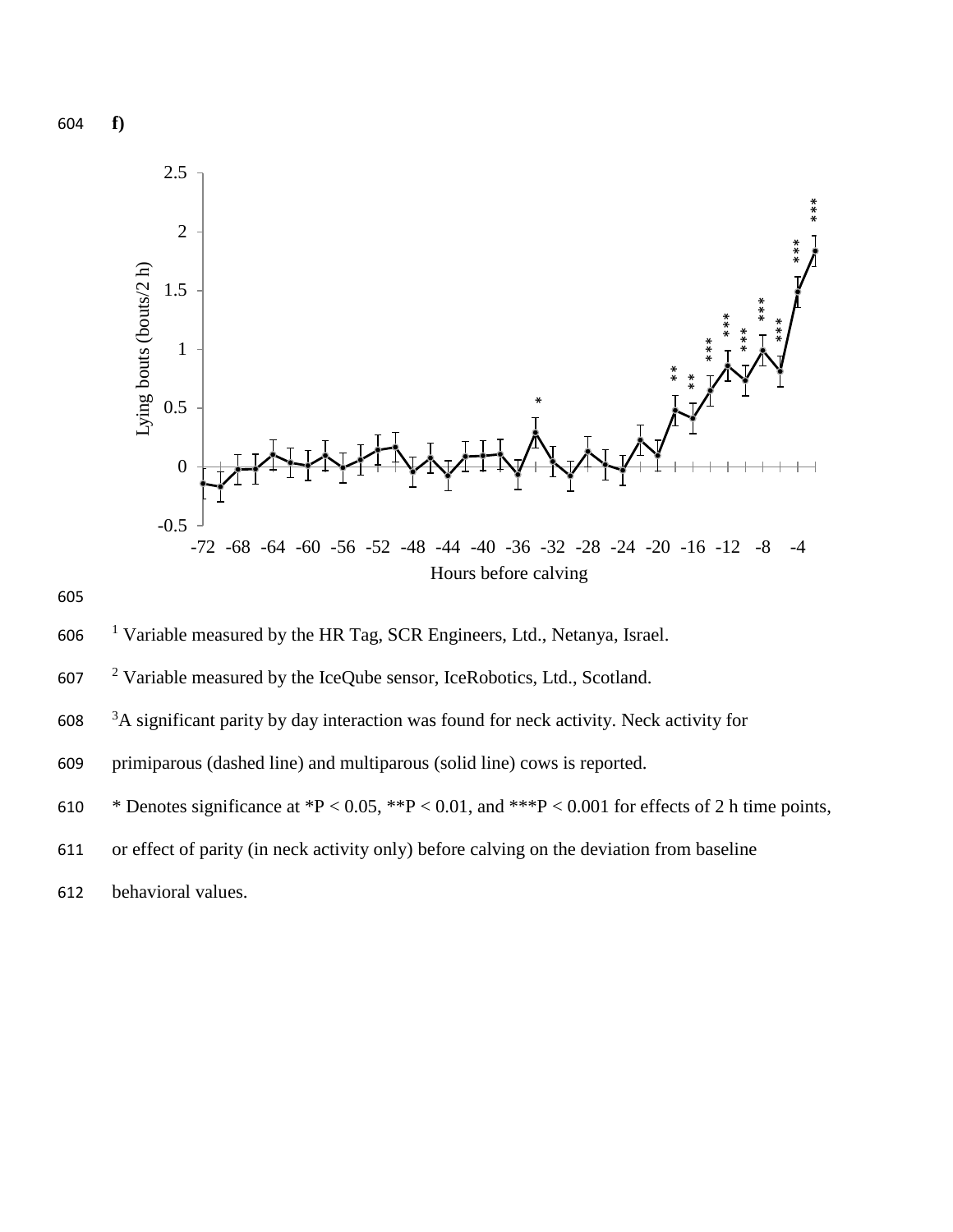613 Table 2. Prediction of the day before calving<sup>1</sup> using daily behavior data from the HR Tag<sup>2</sup> and 614 IceQube<sup>3</sup> for 14 d before calving. Machine-learning models were developed using leave one out 615 cross-validation methods on 80% of observations. Models were then tested using 20% of observations for testing ( $n = 53$  calvings).<sup>4</sup> 616

| Analysis                     | Technology               | Sensitivity | Specificity | Positive<br>predictive<br>value | Negative<br>predictive<br>value |
|------------------------------|--------------------------|-------------|-------------|---------------------------------|---------------------------------|
| Random forest                | HR Tag                   | 12.5%       | 95.6%       | 20.0%                           | 92.6%                           |
|                              | <b>IceQube</b>           | 37.5%       | 89.0%       | 23.1%                           | 94.2%                           |
|                              | Combination $5$          | 25.0%       | 89.0%       | 16.7%                           | 93.1%                           |
| Linear discriminant analysis | HR Tag                   | 25.0%       | 96.7%       | 40.0%                           | 93.6%                           |
|                              | IceQube                  | 75.0%       | 91.2%       | 42.9%                           | 97.6%                           |
|                              | Combination <sup>5</sup> | 75.0%       | 93.4%       | 50.0%                           | 97.7%                           |
| Neural network               | HR Tag                   | 0.0%        | 98.9%       | 0.0%                            | 91.8%                           |
|                              | IceQube                  | 50.0%       | 87.9%       | 26.7%                           | 95.2%                           |
|                              | Combination <sup>5</sup> | 100.0%      | 86.8%       | 40.0%                           | 100%                            |

 $1617$  <sup>1</sup> The day of calving was excluded from daily machine learning analyses.

618 <sup>2</sup>The HR Tag (SCR Engineers, Ltd., Netanya, Israel) measured neck activity and rumination.

619 <sup>3</sup>The IceQube (IceRobotics, Ltd., Scotland) measured lying bouts, lying time, standing time, step

620 number, and total motion.

621  $\frac{4}{3}$  Sensitivity = TP / (TP + FN) x 100, specificity = TN / (TN + FP) x 100, positive predictive

622 value = TP / (TP + FP) x 100, negative predictive value = TN / (TN + FN) x 100; where TP =

623 true positive,  $TN = true$  negative,  $FP = false$  positive, and  $FN = false$  negative.

<sup>5</sup>Variables from both the HR Tag and the IceQube were used in combination analyses.